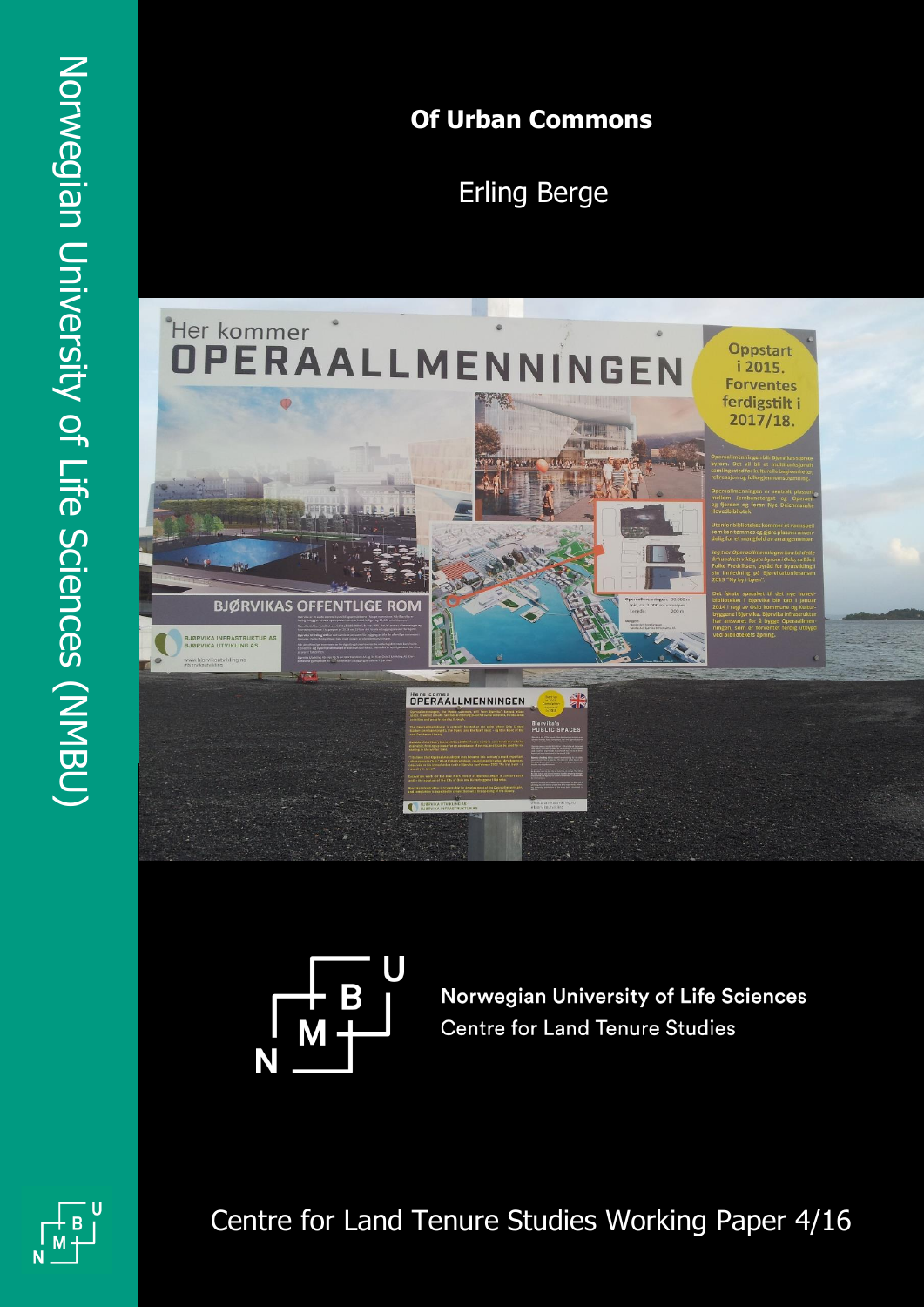# **Of Urban Commons1**

Erling Berge

l

**Abstract**: *Last summer visitors to the Oslo opera house were met with the following announcement: "Here comes the "Opera Commons" explaining: "Operaallmenningen", the Opera Commons, "will be a multi-functional meeting place for cultural events, recreational activities and people passing through." The choice of "allmenning" (commons) to designate a place that is available to citizens of Oslo and their visitors as a "meeting place for cultural events" and "recreational activities" may be part of an international trend idolizing "the commons". This trend one may observe both in academia and in some political circles. The trend deserves some reflection in its own right. Why is there currently a need for this term?* 

*The established theory of the commons does not have much to say about urban reality in its own right. However, the theory is well developed to understand some problems of collective action as these appear in urban development. The link*  between land tenure and structure of land use decisions is well known. We shall *use the theory of the commons to comment on the link between tenure and form of commons that may appear and the problems of governing urban commons in various forms.* 

**Key words:** Urban commons, common pool goods, social dilemmas, Oslo **JEL codes**: R10, Z18, H40

# **Department of Landscape Architecture and Spatial Planning The Norwegian University of Life Sciences**

<sup>1</sup> The paper is part of a joint presentation with Marius Grønning at the 5th International and Interdisciplinary Symposium of the European Academy of Land Use and Development (EALD) held in Oslo 3-5 September 2015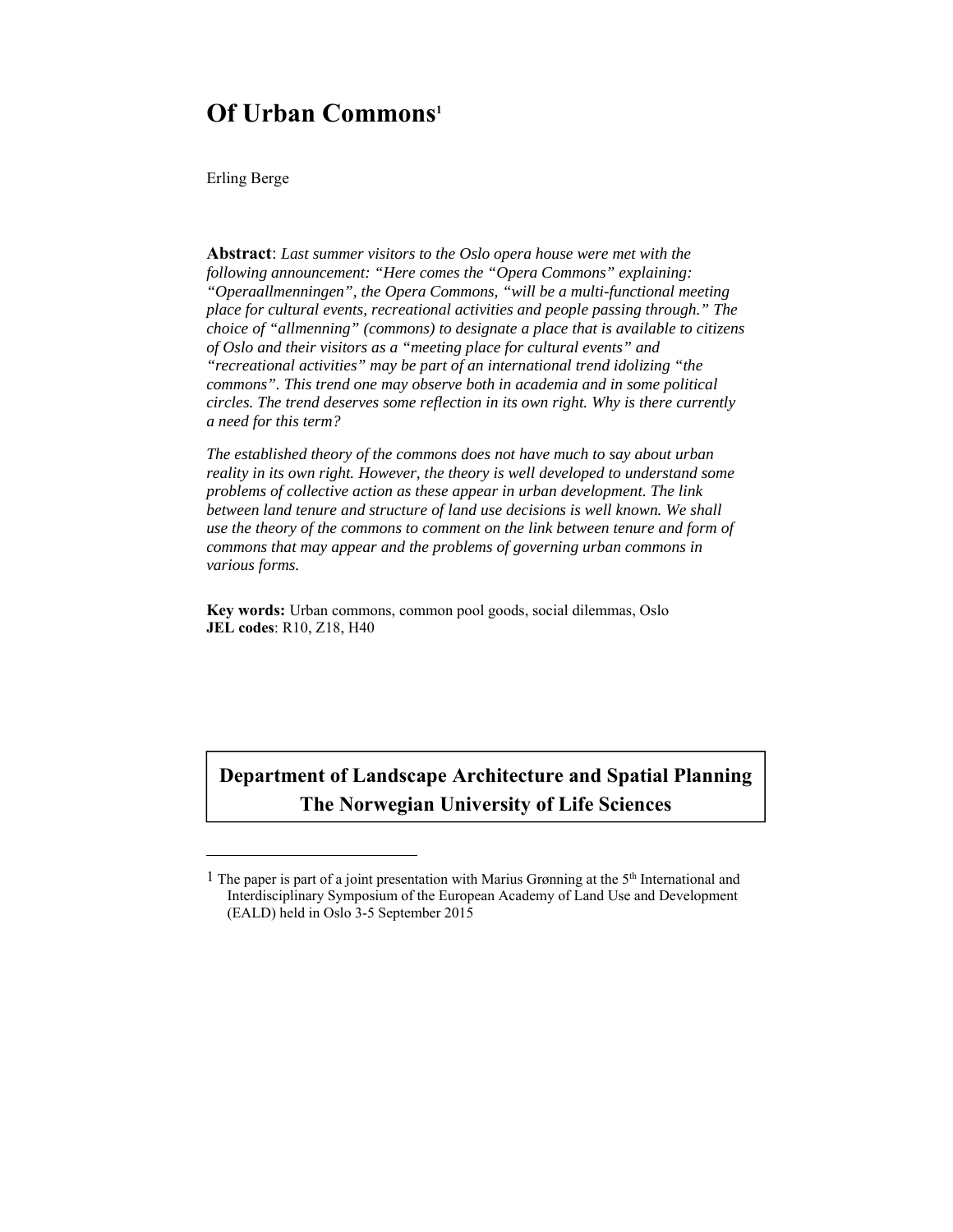# **Of Urban Commons2**

Erling Berge

### **1. Introduction**

In 2008 Oslo got a new opera house (above). In the summer of 2014 visitors to the opera house met the following announcement: "Here comes the "Opera Commons".



*Figure 1: Information billboard outside the Opera building in Oslo summer 2014 (Source: foto by Erling Berge).* 

It also explains: "Operaallmenningen, the Opera Common, … will be a multi-functional meeting place for cultural events, recreational activities and people passing through." The announcement is interesting. The Norwegian word "allmenning" is usually translated as "commons" and will in most cases designate a very old form of joint ownership or ownership in common among a well-defined group of people, usually called the commoners. Their

1

 $2$  The paper is part of a joint presentation with Marius Grønning at the  $5<sup>th</sup>$  International and Interdisciplinary Symposium of the European Academy of Land Use and Development (EALD) held in Oslo 3-5 September 2015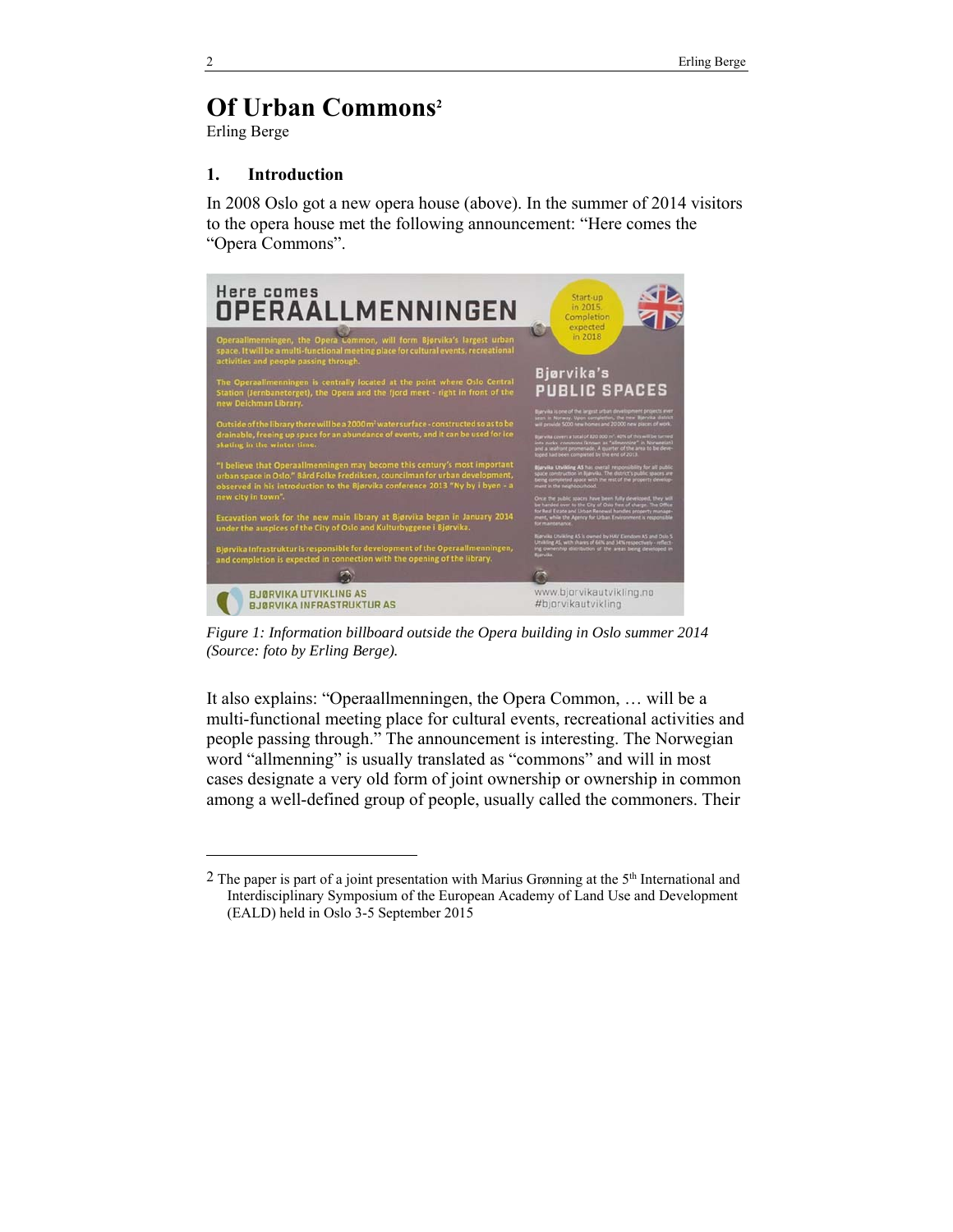Norwegian legal reality is regulated in legislation from 1857, 1863 and 1920 with the last major revision from  $1992<sup>3</sup>$ .

The naming of this square<sup>4</sup>, located beside the Opera house and in front of Oslo Central Station, as a commons indicates that an urban commons in Norway is a centrally located urban area with very little "green stuff". It will be similar to the main square of Bergen: "Torgallmenningen". It will appear as very different from the urban parks that are constructed as nature areas with grass, trees and flowers, sometimes with a classical garden design. In their green appearance, urban parks are similar to national parks and similar protected areas. Both urban parks and protected areas have been discussed as forms of commons (Lee and Webster 2006, Colding 2011, Vasstrom 2014, Pieraccini 2015).

Yet, the Opera commons appears as different from these. It will be one of the main squares in Oslo and with comparatively little "green stuff". One interesting part of the designation of this area as a commons is that it was named so in 2004 at the same time as the City Council named an additional 4 areas as commons: Festningsallmenningen, Akerselvallmenningen, Stasjonsallmenningen, and Loallmenningen. What do the Norwegian word "allmenning" signify in this context? Why are urban planners and politicians thinking of public spaces in the city as "commons"?

#### *Towns and Villages in England*

l

In the English language and in English history it would be a bit less strange than in Norway. In Norway the traditional urban commons were called "takmark". They have today disappeared as such, but in some places the "takmark" area remains as "Bymark", available for the citizens for recreational activities (Christiansen, Sandnes, and Sætre 2006).

In England the tradition of English town and village greens is rooted in traditional commons that used to be available for people in villages and towns to graze their animals, similar to the Norwegian "takmark". Such town and village greens have been used for more than hundred years for

<sup>3</sup> The acts are available in English translation in Berge, Mitsumata, and Shimada (2011).

<sup>4</sup> The "Operaallmenning" got its name as part of the large scale urban development called the Fjord City (Oslo Kommune 2008). See Reguleringsbestemmelser for Bjørvika - Bispevika – Lohavn, Oslo kommune, Byrådsavdelingene, S-4099, 15.06.2004.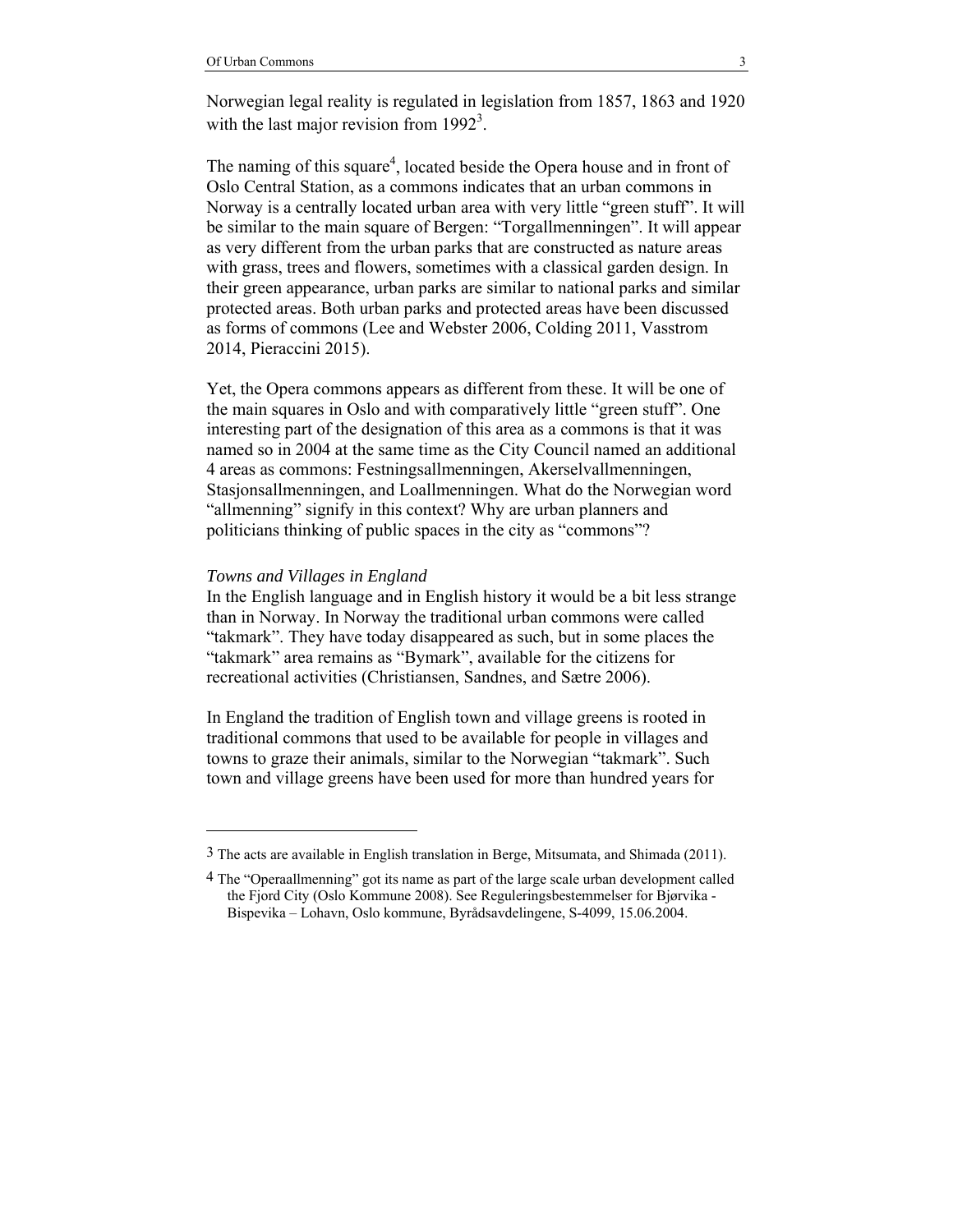sports and recreation<sup>5</sup>. Many are owned and maintained by local parish or community councils, though some are privately owned. Some of them still maintain "rights of common" over them $6$ . Seen from the outside, they do not seem to be very different from urban parks, but their origin and management are different.

#### *Rights of common*

In traditional commons the commoners possess rights of common. According to the Norwegian Supreme Court such rights do not depend on legislation. They are based on customs reaching back to a time before the creation of the modern state. This view of the rights of common has created certain problems for Norwegian commoners. Adapting the resources of the commons to new uses and changed technology have proved very difficult (Berge and Haugset 2015). A few of the traditional rights of common have been taken into the act on outdoor recreation (LOV-1957-06-28-16) as part of the "all men's rights". This act may be a point of departure for discussing a definition of rights of common that may apply in urban situations and assist commoners in getting organised.

#### *The "new urban commons" of Oslo*

The Norwegian legal reality has since 1883 been clear about what "allmenning" means. The law recognize two types, State commons, and Bygd Commons<sup>7</sup>. One major anomaly<sup>8</sup> in this is the main square in Bergen,

l

<sup>5</sup> A shift from rural to urban interests in the use of commons is noticeable in English legislation at least from 1866, see Metropolitan Commons Act 1866 and Commons Act 1876 (Halsbury 1968, 859-898, Berge 2007).

<sup>6</sup> The Commons Registration Act 1965 defines town or village greens as land on which inhabitants of any locality have a right mandated by law, custom, or public acceptance (not less than 20 years) to indulge in lawful sports and pastimes (Halsbury 1968, 934), see also amendments in the Countryside and Rights of Way Act 2000, section 98, clarifying the definition.

<sup>7</sup> The fact that also in Norway many other forms of co-ownership exist and would be recognized as commons within the theory of commons as it has developed is irrelevant. In Norwegian "allmenning" has taken on the very specific meaning found in the legislation.

<sup>8</sup> Another anomaly is the existence of "Private Commons" defined in the legislation from 1857 and decided to be enclosed in the legislation from 1863. But according to judgements of the Supreme Court of Norway, last time in 2000, they still exist. See Berge and Haugset (2015) on one such case.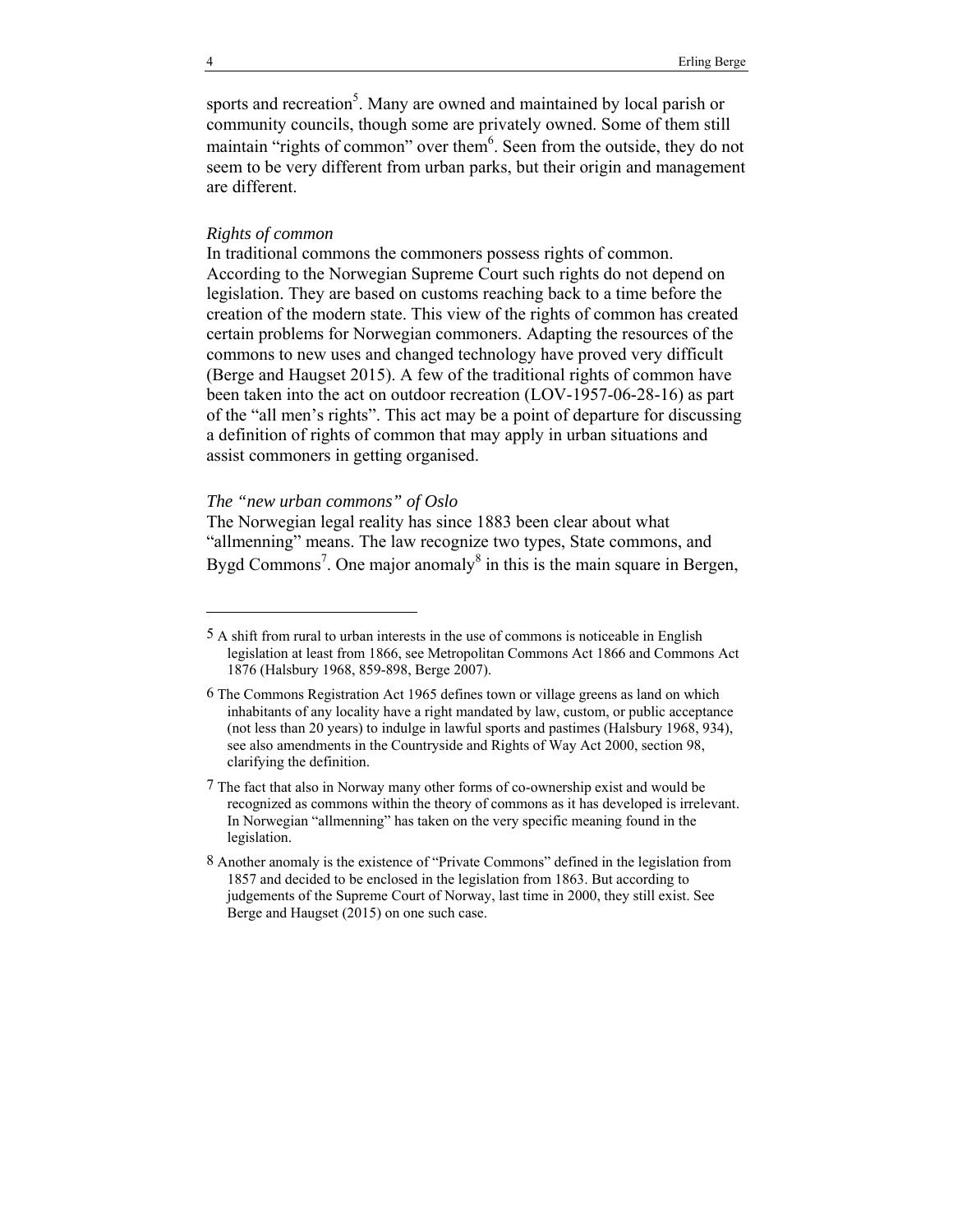l

"Torgallmenningen"<sup>9</sup>. Is the presence of "Torgallmenningen" sufficient explanation of the sudden popularity of "allmenning" as a designation of urban plazas?

Traditional commons were created to manage the resources within a suitably delimited area and often the commoners held the land in common or jointly, but there are also many cases where the landowner was the crown (more recently the state). In Norway public parks and urban squares of all kinds are owned and managed by the municipality. However, the problems of governing urban commons in their various guises are only weakly tied to the ownership of land.

Reading through the documents "Fjorbyplanen" and "Zoning regulations for Bjørvika - Bispevika – Lohavn" (Oslo Kommune 2008, 2004) we are left with the impression that the new commons in Oslo are planned to provide a link between the shore areas and the city behind the new development called the Fjord City. We also learn the each part of the Fjord City shall have one or more commons and one park. The commons and the park are seen to provide different qualities. The parks are located along the shore and planned to be the main attractions. We also learn that the commons are different from promenades and recreational areas (Oslo Kommune 2008, sections 2.2.2, 2.5.2, and 7.1).

The creation of the new urban commons in Oslo has a clear historical model. They also conform to the rather wide definition of a commons as a shared resource in which each stakeholder has an equal interest. Otherwise they do not present us with much in the way of governance problems. There are many other commons, but not labelled as commons, that are of greater interest.

<sup>9 &</sup>quot;Torg" means main square or plaza. "Torgallmenningen" was named so after a major fire in 1702 and recreated in its current form after the fire in 1916. Its main function from the start in 1582 was protection against fire. Between 1660 and 1702 it was known as "Vågsallmenningen" (the Bay commons). Today it is the main public area in Bergen, see https://no.wikipedia.org/wiki/Torgallmenningen. Apparently the practice of creating a "commons" (allmenning) to protect against fire was much older. Before 1702 Bergen had major fires in 1198, 1248, 1413, and 1476. This led to the creation of several commons cutting acros the town from sea to mountain (Lorange 1990, 253).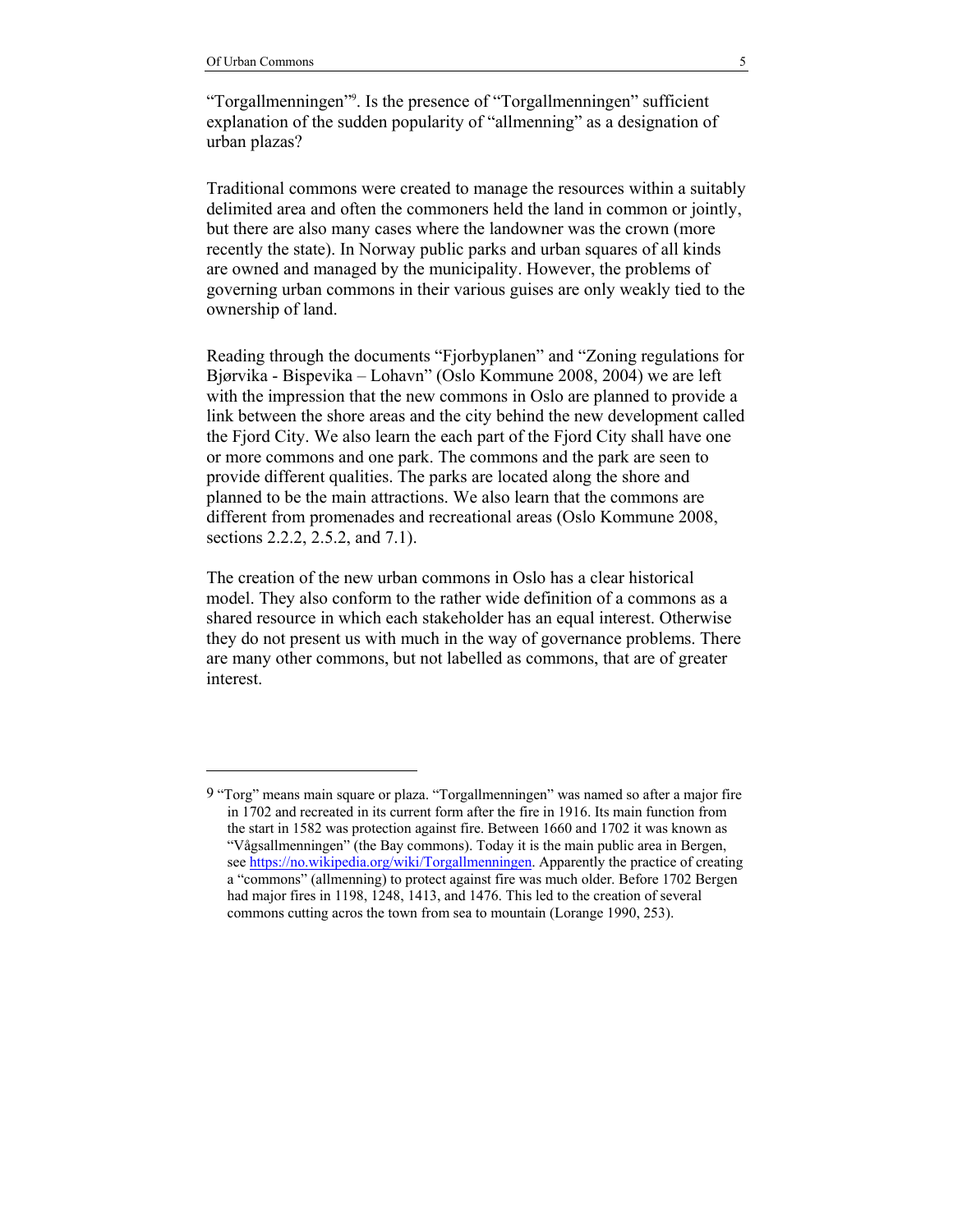## *Why is "commons" interesting?*

Some of the more commonly used concepts of science do not have clear boundaries. Consider for example 'cause' and 'causation'. In fact, most concepts in natural languages do not have clear boundary rules. Meaning is established by usage rather than by definitions. Over time, their meaning will change, mostly without being noticed by the users of the language. Even if the language of science is different in some respects, it is surprisingly similar in most of its dynamic. Core concepts are not well defined, meanings are established by usage, evolve, and change across generations of users.

In our view "commons" refers to a basic concept with a strong core speaking to and being understandable for most people, but without clear conceptual boundaries. While most people will be able to point to a commons they readily recognise, any two persons from different institutional contexts may have to discuss at some length to agree on similarities and differences in the classification of their favourite commons. It would seem reasonable to call it a fuzzy concept.

The International Association for the Study of Commons (IASC) has during its history tried out several ways of framing the study object: "the commons". For a long time it was "environmental resources that are (or could be) held or used collectively". By 2010 it had become "environmental, electronic, and any other type of shared resource that is a commons or a common-pool resource". Hess (2008, 37) says: "*A commons is a resource shared by a group where the resource is vulnerable to enclosure, overuse and social dilemmas. Unlike a public good, it requires management and protection in order to sustain it*".

In the Italian city of Bologna they have a particular ordinance on "Collaboration between Citizens and the City for the Care and Regeneration of Urban Commons."10 In this ordinance an urban commons is defined as "… the goods, tangible, intangible and digital, that citizens and the Administration, also through participative and deliberative procedures, recognize to be functional to the individual and collective wellbeing, activating consequently towards them, pursuant to article 118, par. 4, of the Italian Constitution, to share the responsibility with the Administration of

l

<sup>10</sup> See http://www.comune.bologna.it/media/files/bolognaregulation.pdf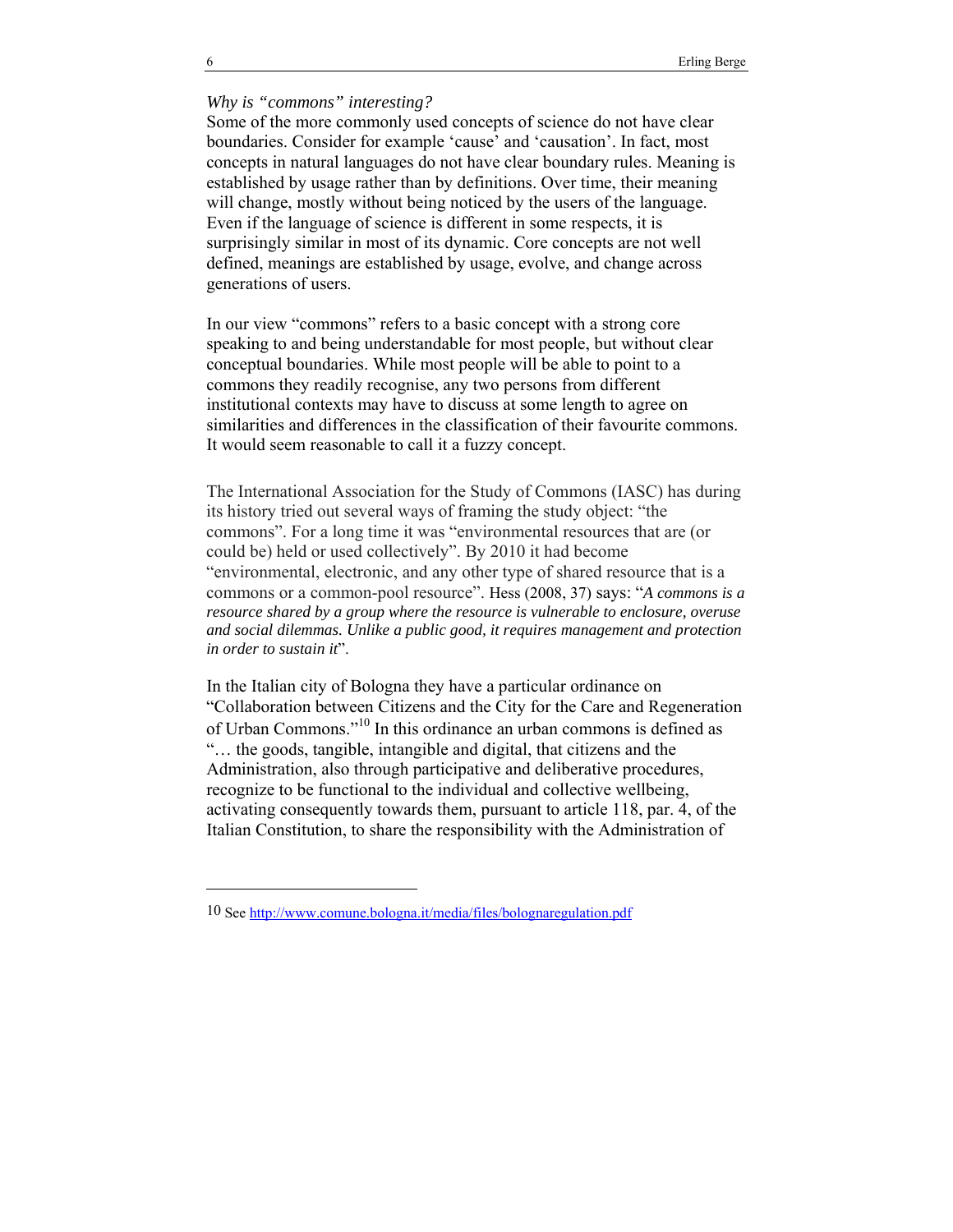l

their care or regeneration in order to improve the collective enjoyment" (Section 2a).

Today the Digital Library of the Commons simply says: "The commons is a general term for shared resources in which each stakeholder has an equal interest $"$ <sup>11</sup>.

This paper will adhere to this definition. The essence here is **shared** and **equal**: *shared* resource and *equal* interest. One can understand that this emphasis will have political appeal to people in opposition to privatization and individualization of resources. $^{12}$ 

However, political implications were never the goal for the study of commons. The goal was to understand why it sometimes is difficult to organise the exploitation of a shared resource so that it benefits the stakeholders equally and sustainably. In this endeavour, some conceptual clarifications proved decisive:

- The *character of the good* that the stakeholders were interested in appropriating (Ostrom and Ostrom 1977). How could one exclude anyone from appropriation the good? What kind of rivalry for the utility of the good could develop?
- The number and diversity of stakeholders with an interest in the resource (Ostrom 2005). The *scale* of the organisation problem is not only depending on the number of stakeholders, but also on the cultural characteristics, the structural diversity of the group, and its means of communication.
- The societal *context* of the resource and the stakeholders of the resource (Honadle 1999, Ostrom 2007).

<sup>11</sup> See http://dlc.dlib.indiana.edu/dlc/contentguidelines. This definition is not very different from the Norwegian dictionary definition: «fellesområde, eit stykke land som alle, eller eit særskild kollektiv, har bruksrett til, uavhengig av eierforholda» (https://no.wiktionary.org/wiki/allmenning).

<sup>12</sup> Interestingly, it was the faulty political implications of Garrett Hardin's "Tragedy of the Commons" (Hardin 1968, 1998, Berge and Laerhoven 2011) that triggered both the creation of the association (IASC) as well as the broad topic of commons studies of today (Ciriacy-Wantrup and Bishop 1975, Bromley 1992, McCay and Acheson 1987, Ostrom 1990, 2005) . Eventually this led to Ostrom in 2009 being awarded "The Sveriges Riksbank Prize in Economic Sciences in Memory of Alfred Nobel", mainly for her study "Governing the Commons" from 1990.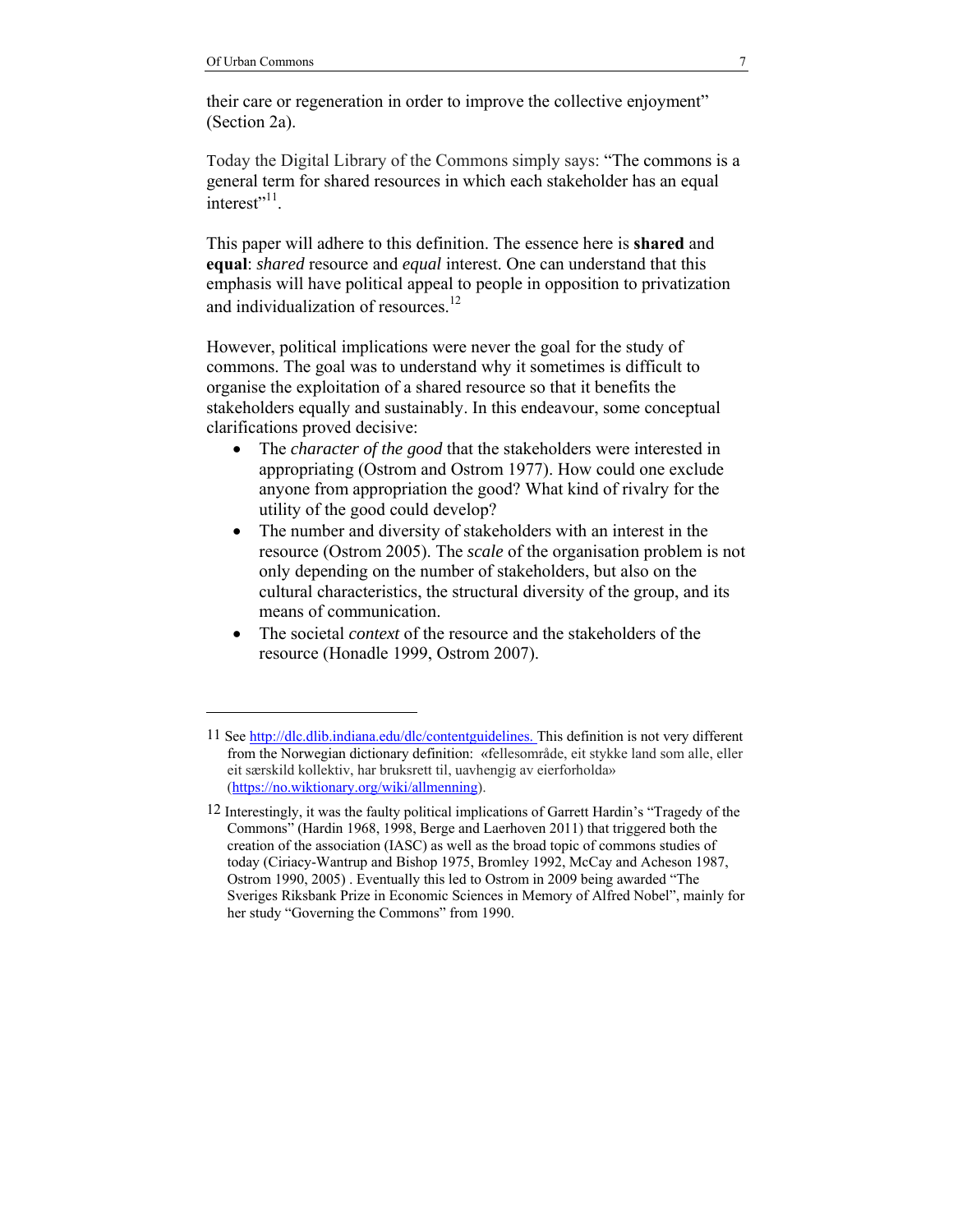These three aspects of the commons interact and create complex and unique empirical instances of commons. Some of the difficulties in making commons workable have been identified as social dilemmas (sometimes called social traps, see text box). The original "tragedy of the commons" metaphor is now recognized as a social dilemma, usually illustrated by the parable of the "prisoner's dilemma". The commons where this kind of dilemma has been avoided are characterized as small-scale and stable communities. Introduction of an external market for the goods from the commons has often altered the structure of decisions producing a dilemma. The research frontier today is to understand how one may create a structure for interdependent decisions that dissolve the social dilemma in larger communities (more than a few thousand) and with social change as a permanent characteristic.

#### *Social dilemmas and social traps*

From game theoretic analysis of decisions that are interdependent we learn that a social dilemma "occur whenever the private returns to each participant are greater than their share of a joint return no matter what other participants do" (Ostrom 2005, 37). Or more formally: "There is a Pareto superior cooperative outcome that renders everybody strictly better off relative to the Nash equilibrium" (Fehr and Fischbacher 2005, 165 note 14). The Nash equilibrium is the decision that a rational player will choose assuming all other players are rational and choose their best strategy. If the rules governing the decisions provides strong individual temptations for maximising the utility given that others are assumed to do the same, the social dilemma is often called a trap. This means that all rational decision makers will be tempted to not cooperate, and all cooperation will disappear, resulting in the worst possible outcome. The tragedy of the commons (Hardin 1968) and the prisoners dilemma (Axelrod 1984) are examples of such social traps (Rothstein 2005).

It should be emphasised that it is the structure of making decisions (the institutional structure) for interdependent decisions that creates dilemmas. Both the tragedy of the commons and the prisoners dilemma tend to disappear if the commoners or the prisoners are allowed to communicate and make credible promises.

The insights from the study of "traditional" resource commons have been applied to new resources such as knowledge (Hess and Ostrom 2007), global commons such as the oceans and the atmosphere (Buck 1998), or technological commons such as the internet (Brin 1995), the radio waves (Berge and Kranakis 2011), and even culture (Bertacchini et al. 2012). One rapidly growing topic is the study of various types of infrastructure and the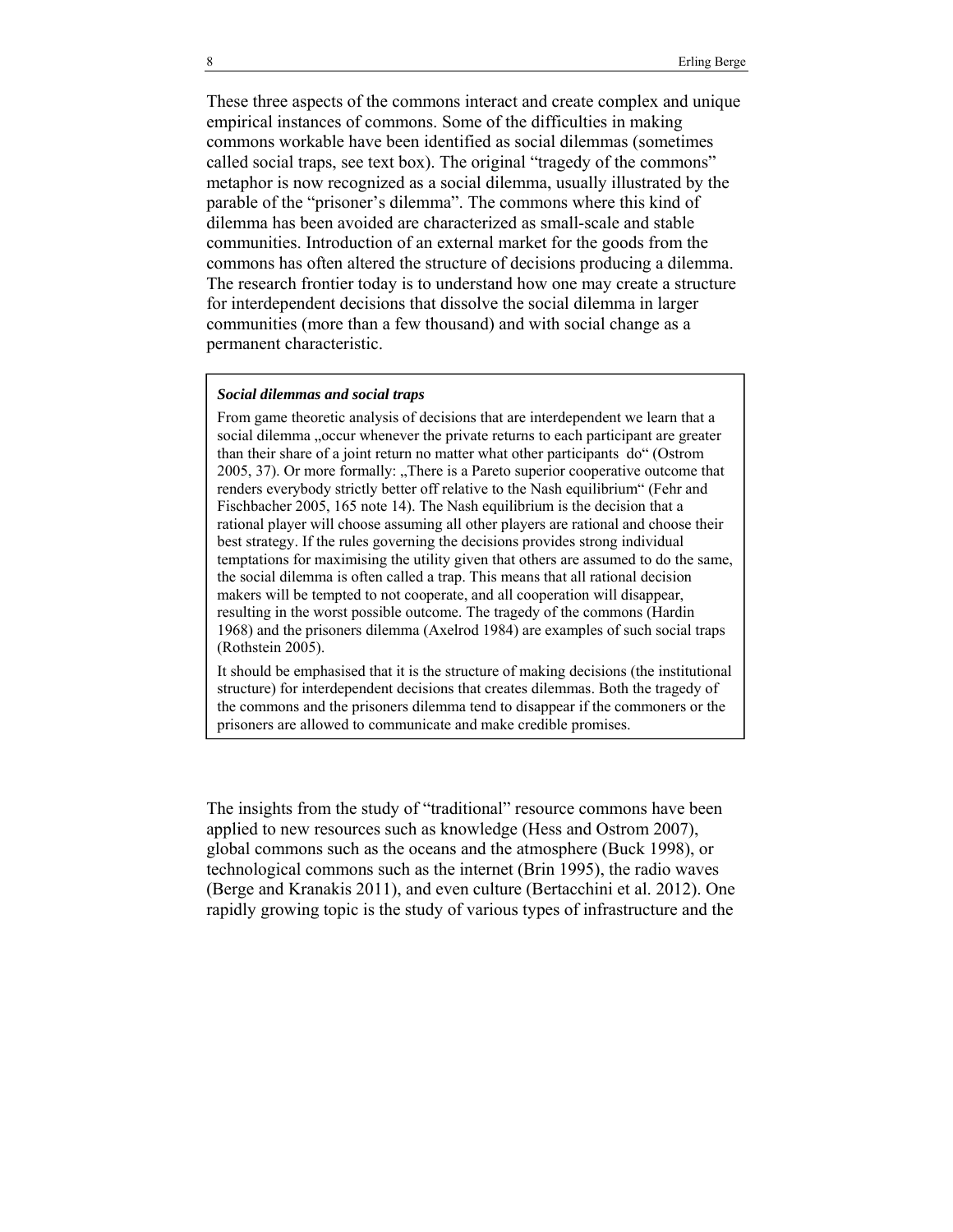possibility for organising this as commons (Frischmann 2012). The importance of transport infrastructure is inherent in the definition of urban communities. A division of labour requires that workers come together to co-produce the goods they know to make. Dense living quarters require that people are able to obtain foods and other stuff for their daily reproduction. People need to get to the market place where such stuff is offered. Places of production and places of trade need commodities transported in and out of their localities. Time and resources spent on transport work can be high or low per unit produced or traded. Urban areas with relatively low cost transportation will benefit all citizens albeit not all to the same degree. The best way of providing and maintaining transport infrastructure is not a constant. Developments of new technology may alter the cost and form of transportation drastically in a short time. Rate of population growth may change the utility of existing infrastructure significantly. Some, like Frischmann (2012), suggests that managing transport infrastructure as commons may produce more functional transport systems than we have today.

The nature of urban communities will include more functional requirements than transport such as containing (and sometimes exploiting) the many kinds of externalities generated.

We shall here start exploring the insights from the study of commons on what seems to be a rapidly growing topic in the study of commons: "the urban commons", and in particular aspects of land tenure in the urban commons.

#### **2. Theoretical background**

It may be worth considering that the formality of land tenure is not a big issue in the study of commons. This is also the point of departure for discussing urban commons here. But land tenure in developed urban economies is important so we shall have to return to this.

What counts as a resource is defined by the knowledge and technology able to produce or provide something that people want, starting out with the something we identify as the resource. That which we want from the resource, we shall call a good. Each person will value the good in an idiosyncratic way and obtain utility from it. The degree of variation among persons in utility obtained from a good is an empirical question. But we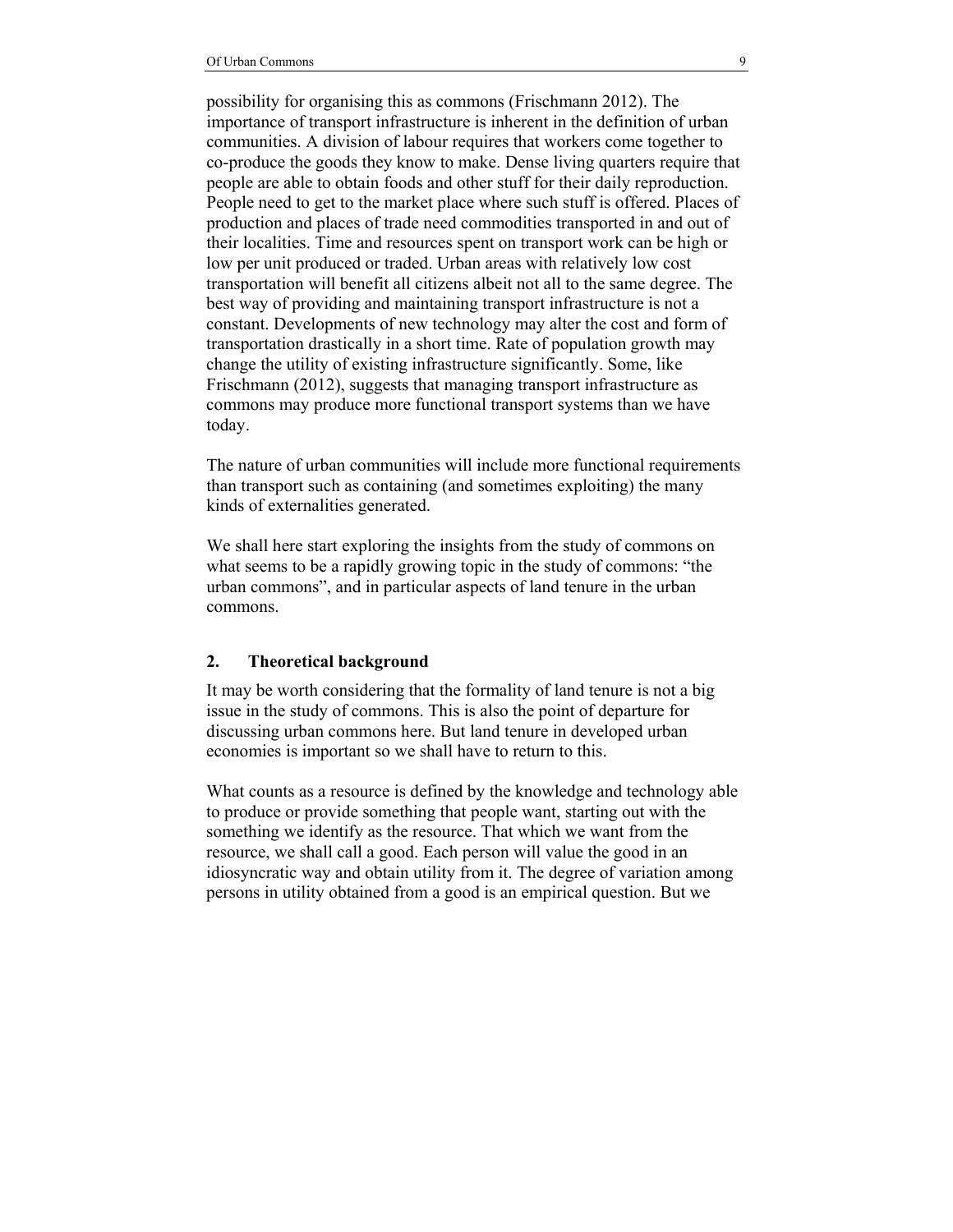need to assume that the goods obtained from a commons provide a certain minimum positive utility for all members of the commons. We should also keep in mind that the arguments about goods are equally applicable to bads with suitable changes of motivation.

Certain types of resources of a commons are vulnerable to enclosure, overuse and social dilemmas. Hence, a commons usually comprise an institutional infrastructure including people committed to values furthering sustainable resource exploitation and in most cases also a group benefitting from the resource (the good). This group is usually charged with a duty to protect the reproduction of the good. This implies rules for appropriating the good and a system for monitoring and sanctioning those breaking the rules. Traditionally the bearers of the institution and the group of beneficiaries are the same. In resource systems larger than those that a traditional community (rural or urban as the case may be) can exploit, we see that these two groups are separated. Does this make a difference?

One key concept in understanding this is the legal authority and technological feasibility of excluding any particular person that wants part of the good. The allocation of authority to exclude and the cost of exclusion determine the form of detailed rules needed to control harvesting of the good and ensure its reproduction.

The other aspect to understand is the characteristic of a resource unit that provides utility to a consumer. It is here helpful to distinguish between the good as such and the utility of the good that any particular consumer enjoys. The traditional goods of traditional commons are of a kind where one person's enjoyment of the good makes it impossible for another person to enjoy the same unit of the good. There is competition (or rivalry) in the appropriation of utility from the good. One may also say that the goods provided by the resource system are subtractable. But many types of goods do not display the characteristic of subtractability in appropriation of utility. Goods that one intends to safeguard in protected areas are usually nonsubtractable.

Ostrom and Ostrom (1977)'s classification of goods according to these distinctions provides four ideal types of resources.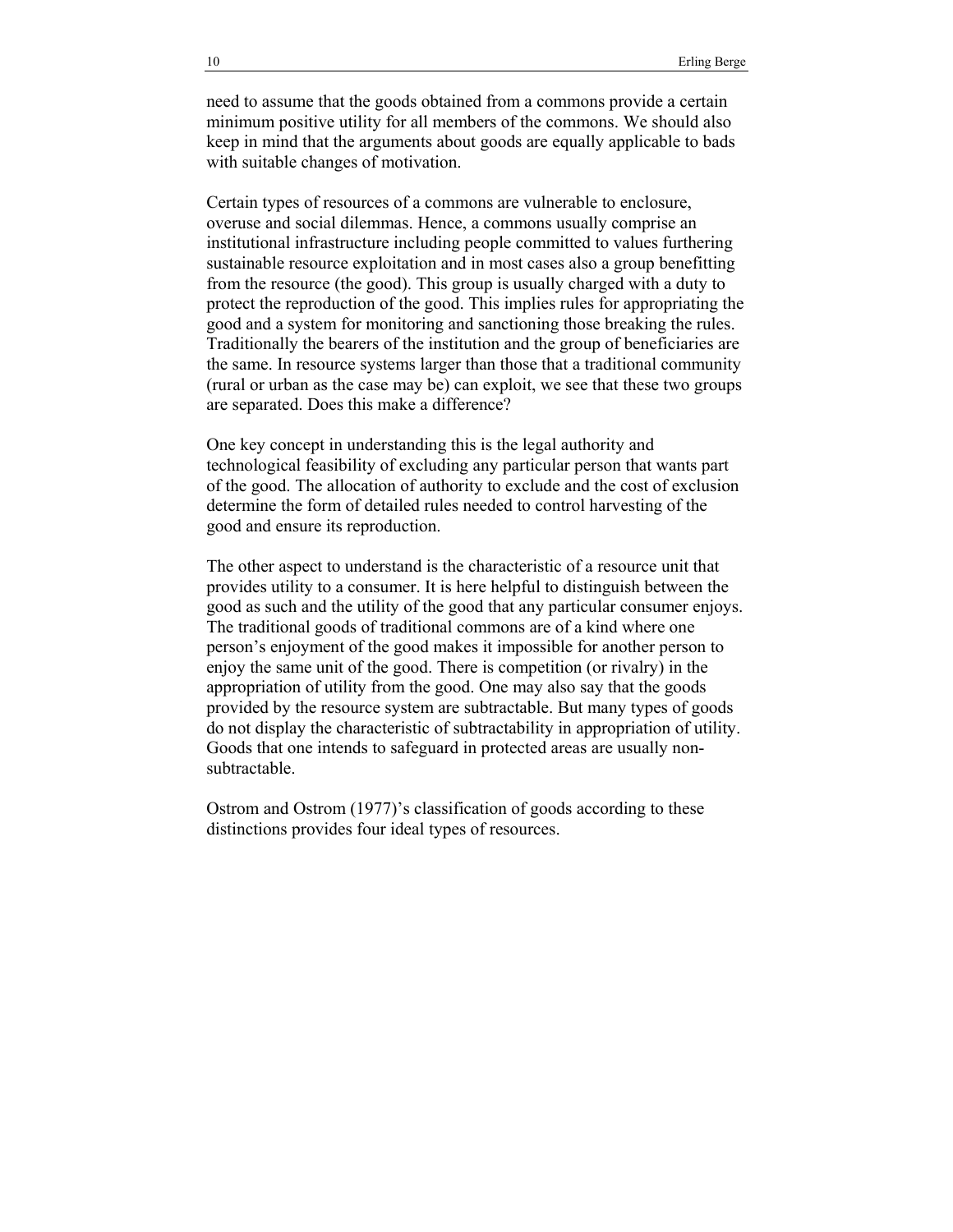**Table 1** Typology of goods

|                                                | Appropriators are: |                     |
|------------------------------------------------|--------------------|---------------------|
| Resource is                                    | Excludable         | Non-excludable      |
| Subtractable                                   | <b>PRIVATE</b>     | <b>COMMON POOL/</b> |
|                                                |                    | <b>POSITIONAL</b>   |
| Non-subtractable                               | CLUB/              | <b>PUBLIC</b>       |
|                                                | <b>TOLL</b>        |                     |
| Source: Adapted from Ostrom and Ostrom (1977). |                    |                     |

Private and public goods are well known. Private goods are excludable and have rivalry in consumption. These are the ordinary consumer goods that one can buy in a market. Public goods are non-excludable and have nonrivalry in consumption. The nature of the pure public good is such that if the good is provided at all, it will be available to all whether they pay for it or not. If the armed forces of country are able to protect one person, all persons within the country will be equally protected. This is so because there is no way, either theoretically or practically, of excluding any particular person from this protection. The realization that this was the case for an important class of goods (Samuelson 1954), and the concomitant free rider problem in collective action (Olson 1965), led to important theoretical developments for public policy (Cornes and Sandler 1986, Sandler 1992, Mueller 2003).

This definition of public goods means that there are just three ways a public good can appear. A public good (or bad) may

1) appear by itself as natural phenomena (e.g. a beautiful sunset or a violent storm), or it may

2) appear as a by-product (unintended consequence or externality) from other social processes (e.g. solidarity or anomie), or it may 3) appear because everyone (or at least enough people) contributes voluntarily or by force (taxation) to its production. Those who do not contribute to its production will still be able to enjoy the good and are therefore called free riders.

This definition of pure public goods also implies that they are not welfare goods. They are delivered to the citizen at their full price, usually through a form of taxation, occasionally from voluntary contributions or donations.

Those goods which are neither pure public goods, nor pure private goods, used to be called impure public goods. Goods which are excludable and at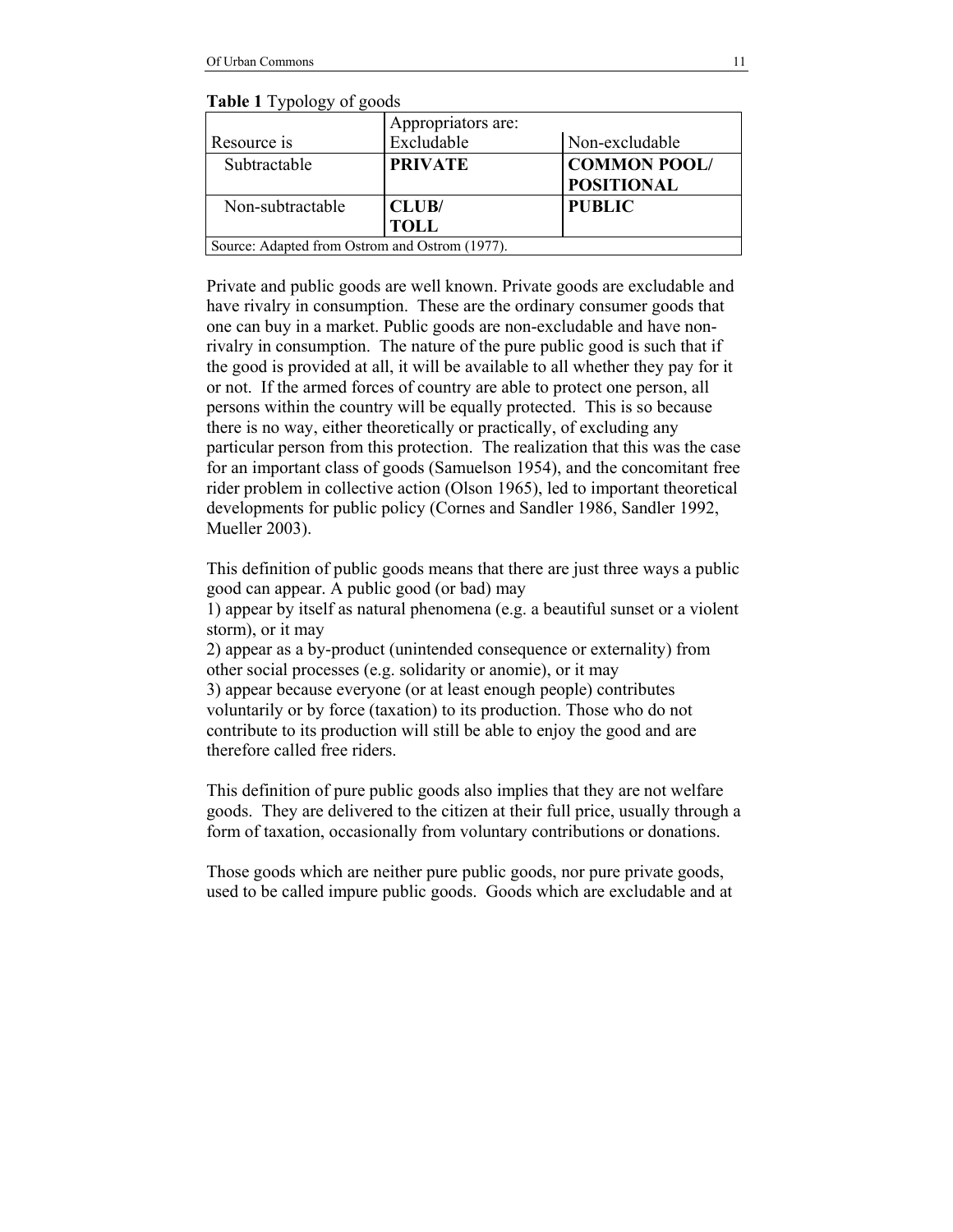least partly non-rival in consumption have been called club goods (Cornes and Sandler 1986) or toll goods (Ostrom and Ostrom 1977, Ostrom 2005). Partly non-rival means that the initial situation is one of non-rivalry. It can be called a club good because of the nature of the exclusion mechanism. The exclusion mechanism is like a boundary. You can partake of the club goods once you are within the boundary. Once you are inside the boundary the good has the character of a pure public good. As long as the number of members in the club is below "the carrying capacity" of the club, the club good is available to all. As the number of members increase, crowding will lead either to deteriorating quality of the good or to competition for access to the good. It is worth emphasizing the necessity for members to enter and use the club. Unlike pure public goods, club goods have a voluntary element in so far as it requires an intentional act by the consumer to appropriate the good.

Goods with rivalry in benefits, and where the consumer is at least partly non-excludable, are not, like club goods, explicitly labelled by Cornes and Sandler (1986) but they might perhaps have called them "impure private goods". They were labelled common pool goods by Ostrom and Ostrom (1977). Hirsch (1976)'s discussion of the non-excludable aspects of status goods and building locations in urban societies suggest "positional goods" as one type of common pool goods. Partial non-excludability means that the situation usually is considered one of excludability, but may under certain circumstances approach one of non-excludability. However, nonexcludability may be more pervasive also for some aspects of private goods than one commonly is led to believe. At the outset, the positional good, in a technical sense, is a pure private good. But during its consumption something happens to make it something else or something more.<sup>13</sup> It becomes a symbol in the status competition (see (Veblen [1899] 1976, Fallers [1954] 1966, Bourdieu [1979] 1984, [1989] 1996).<sup>14</sup>

l

<sup>13</sup> The relative attractiveness of various locations is translated into prices, which then clears the queues for the various locations. Those willing and able to pay the most get the most attractive locations. Those with the least ability to pay get the least attractive locations. A housing lot has a position in the overall positional economy. No one can opt out of this. Similarly the latest fashion in for example clothing (or cars or ideas or...) divides the total population into those adopting early and those adopting late - or never.

<sup>14</sup> Granovetter and Soong (1986) investigate consumer interactions in the consumption of private goods and identify a "forward bandwagon effect" if someone buys a product because others already have it, and a "reverse bandwagon effect" if someone stops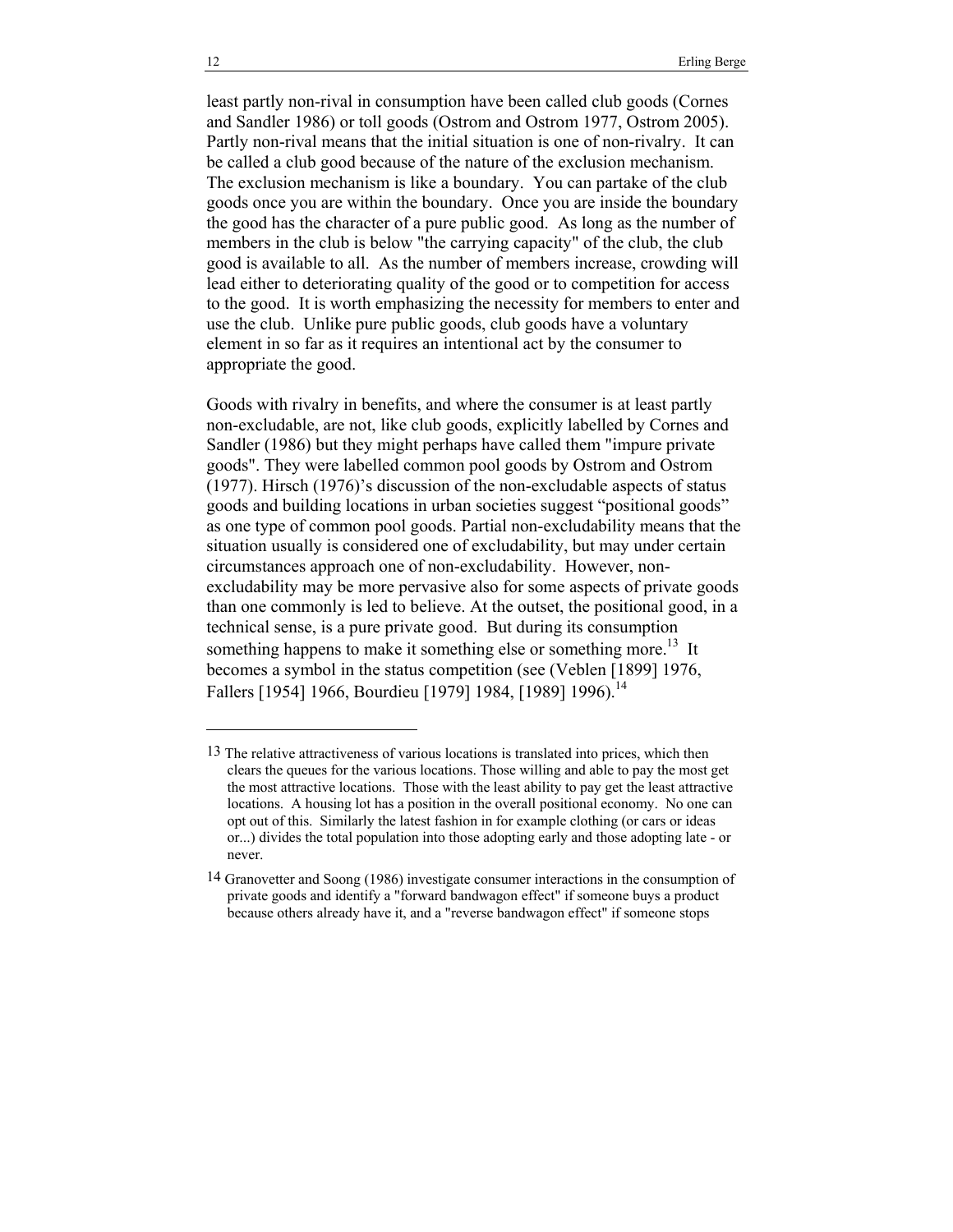l

If carrying capacity is the key concept of clubs, queues or waiting times are the key to positional goods (and bads). Both may be discussed as forms of crowding effects. Once crowding occurs there is rivalry in consumption and some kind of regulation is needed to protect the good. But the negative utility from crowding propagates differently for the two types. This means that the rules of management have to be different. There are also important differences between common pool resources and positional goods. Overexploitation of common pool resources leads to scarcity of the good for all requiring an exclusion mechanism before the resource is destroyed. The rivalry in appropriation of positional goods creates queues as a rationing mechanism. Complications for the management of a resource arise as we realize that the same material aspect of the world may hold values of all types. Thus, it is important to keep in mind that the four types of goods are analytical categories (ideal types). Most real world goods are joint products where one may find aspects of more than one type of good.

#### **3. From traditional commons to environmental commons**

Natural resources can usefully be divided into:

- The specific material resources embedded in the ground, attached to the ground, or flowing over the ground and
- Eco-system services such as water control, disaster mitigation, local climate control, biodiversity, etc.

Traditional commons have exclusively been concerned with the goods that can be obtained from exploiting specific material resources. The modern concern with eco-system services have led to the creation of organisations and regulations of designated protected areas that arguably can be called commons (Berge 2006, Pieraccini 2015). The goods that the protected areas are protecting are eco-system services and biodiversity aspects of nature. These goods are pure public goods or club goods. National level institutions are managing these goods for the benefit of the national population. As such it may be seen as a (national) commons. Within the protected areas there are also traditional goods that may or may not be exploited by traditional

buying because too many people have bought it. These are precisely the processes Hirsch (1976) associated with the positional economy of urban land ownership. In their extreme form, where consumption of the good only or primarily serves to promote status, we find the processes represented in the potlatch ceremony of some primitive peoples as well as the phenomena in modern society Veblen ([1899] 1976) describes as "conspicuous waste" and "conspicuous consumption".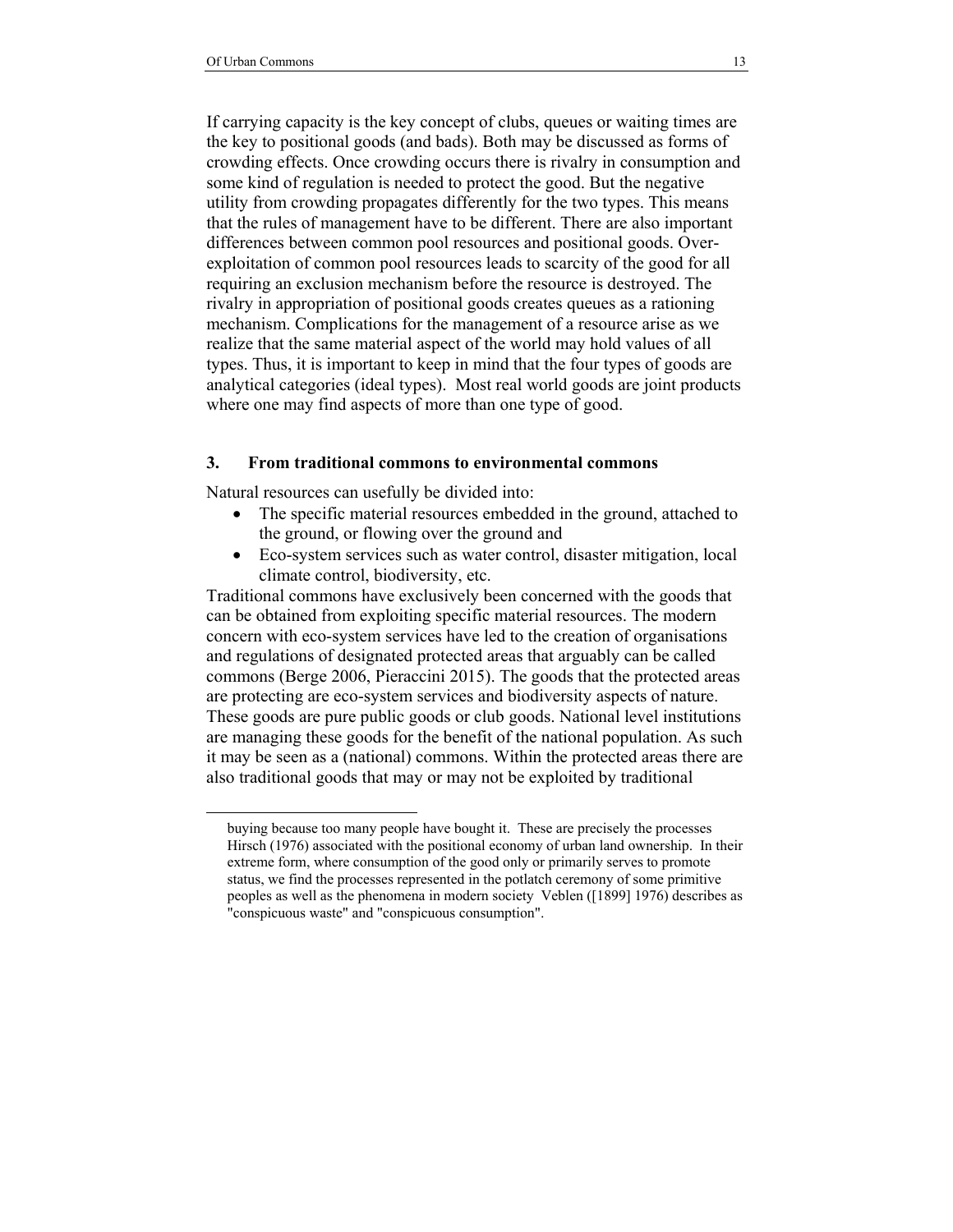commoners. One may picture the goods of the new commons as an overlay upon the old goods that used to be exploited within the same areas.

The regulations protecting the public goods (biodiversity) and club goods (eco-system services) provided by the protected area may seem reasonable in relation to the exploitation done by the traditional commoners. But for the traditional commoners it is experienced as just one more friction in the economic system.

Resources and institutions governing their exploitation have to be discussed jointly. This is so simply because the "nature of the good" (is it a pure public good? a club good? a common pool good? or a pure private good? – or a mixture?) found in the resource must be understood in order to design an institutional set-up where governance of the resource circumvents possible dilemmas.

To some extent, the rules may define or modify the characteristics of the good, e.g. excludability. The institutional structure giving meaning to subtractability and exclusion is not included in their definition. Nevertheless, it is there implicit. Are, for example, real world examples of subtractability and exclusion defined independent of technology and transaction costs? Modifications of rules affecting subtractability and exclusion will work only if based on a sufficient understanding of their technological characteristics and the distributional consequences of the regulation are accepted. The link between rules and the characteristics of the good is also found in existing goods. Hence, detailed investigations of the institutional structure governing each resource may be needed to determine for example whether a resource can be said to have common pool characteristics or not. In empirical work the clarity of the technical terms evaporates.

In governance of the environmental commons one important part of the institutional setup is the possibility for handling conflicts between the appropriators of the new environmental goods and those exploiting the old goods (Armitage 2007). This is where co-management might have a mission (Carlsson and Berkes 2005). Just blocking off the exploitation of traditional goods to create or maintain new ones is to create conflicts. Adaptive management to maintain the public good in the face of environmental change is a different task from maintaining a working relation across the divide between appropriators of the new and the old goods. Adaptive co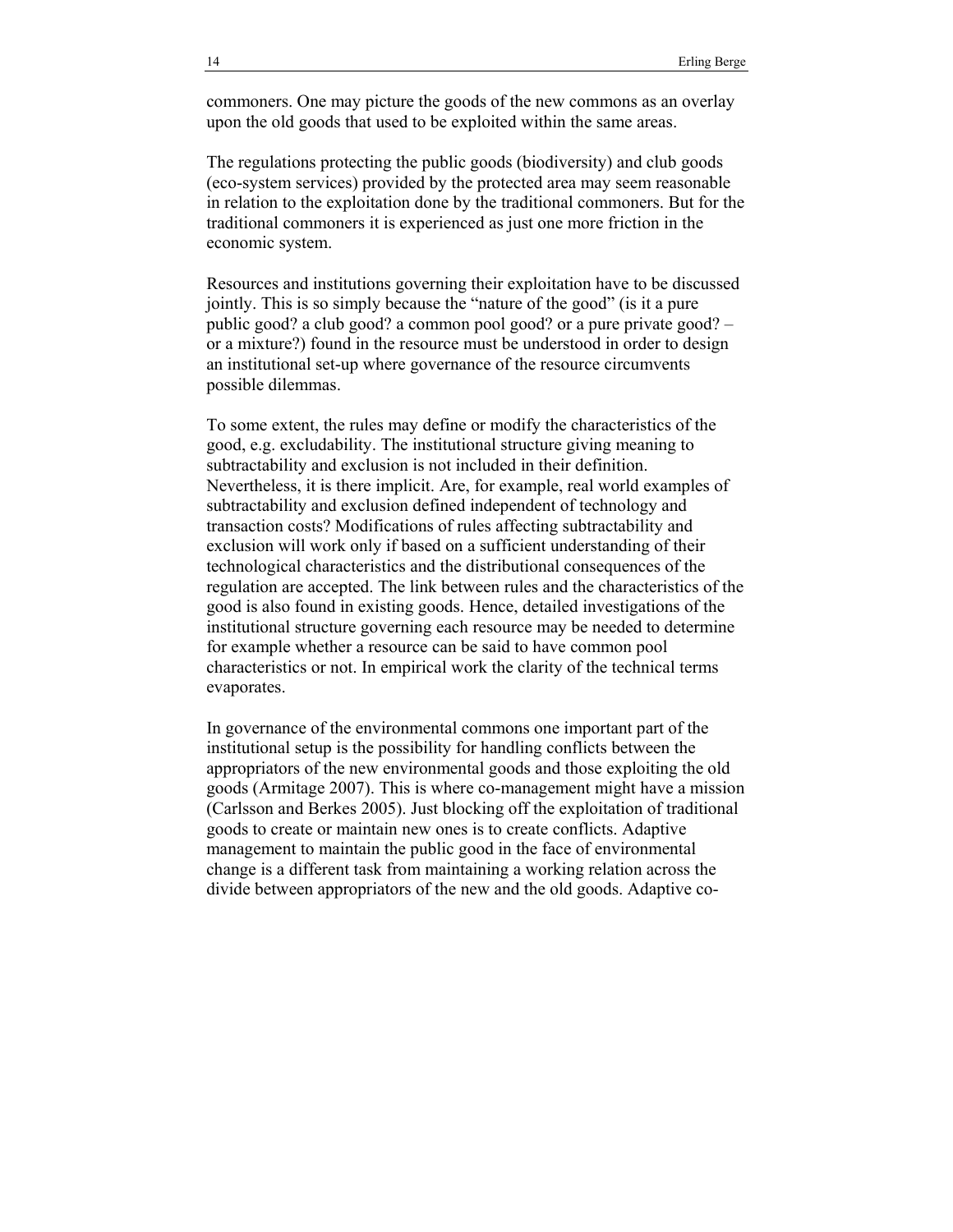management is a very interesting approach (Armitage et al. 2008, Bown, Gray, and Stead 2013, Sandström and Rova 2009, Berkes 2009).

New environmental commons are created to govern goods that are nonsubtractable and non-excludable. This means that the problems of freeriding in provision and consumption that lie at the core of common pool resource governance do not take the same form as in traditional commons. The problems of governance of public and club goods emerge from their existence as top-level aspects of existing goods and materialize as a need for negotiating an agreement with stakeholders with established rights in the old style goods whether these rights originate as rights of common or otherwise.

### **4. Urban commons**

As we go into the topic of urban commons, we need to keep in mind the essences of urban communities. Urban areas are relatively densely settled by a relatively large population with a relatively high degree of division of labour. The adjective "relatively" points to a comparison to the surrounding society. Urban areas are different from rural areas in terms of density of settlement, size of population and division of labour. These variables affect the community members and their relations to each other. They will also affect those goods that the urban community members want to hold in common.

Urban commons are typically public goods or club goods. The definition of commons as shared resources in which each stakeholder has an equal interest suggests

- The resource is found within a particular area
- The resource is tied to a production organisation able to produce or provide a good in which each stakeholder has an equal interest

In each case, two management problems must be dealt with: 1) to provide access to the resource (and the goods that can be produced from it) on an equal basis, and 2) to ensure the reproduction of the resource.

Recent years has seen a rapidly growing number of studies of urban commons. However, natural and environmental resources are not a significant part of what we see as urban commons today. Many of the studies are focusing on land for common use or enjoyment: parks etc. (Lee and Webster 2006, Foster 2012). Privately owned spaces with public access (e.g. shopping malls) as well as publicly owned spaces with private control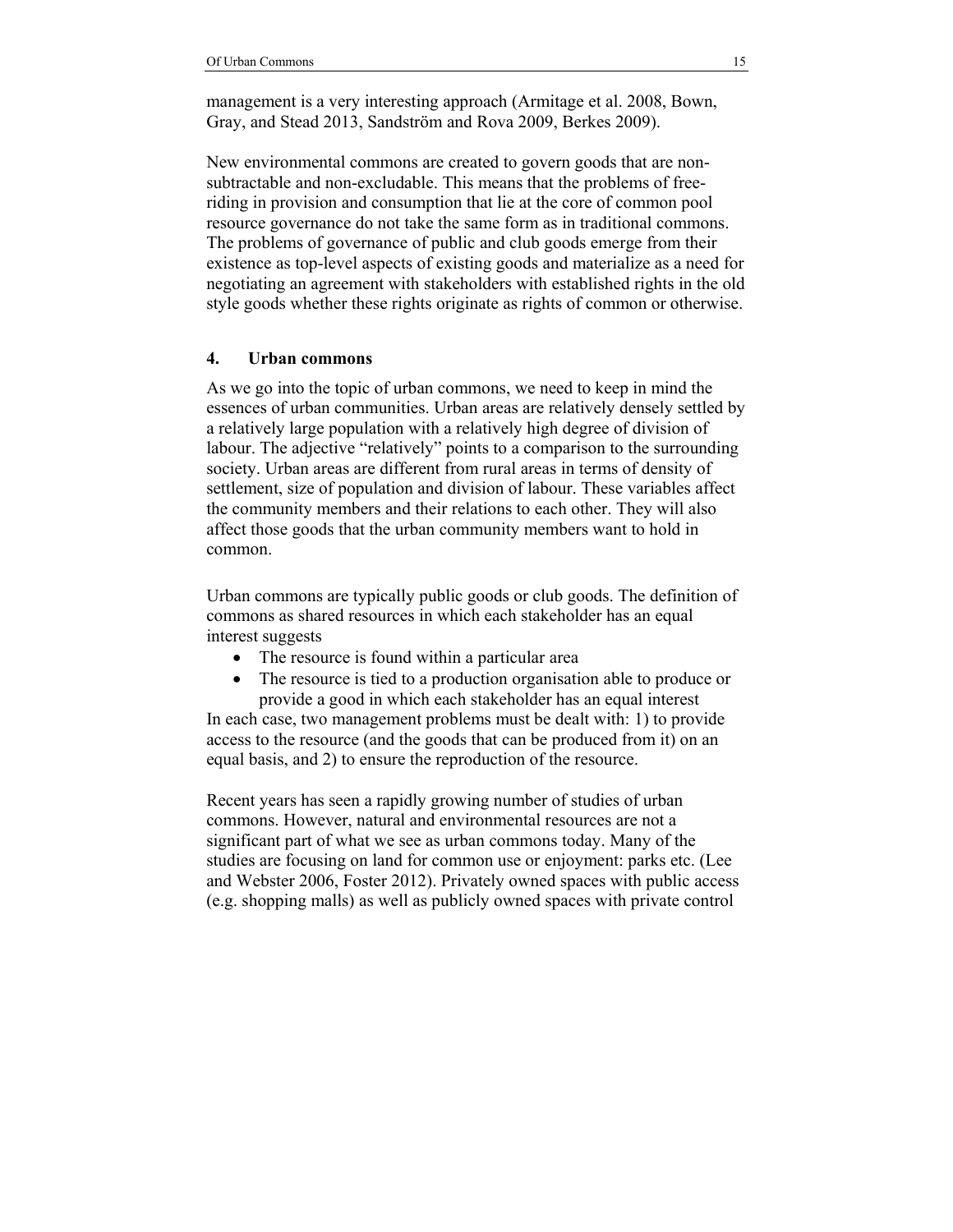(sidewalk cafés) are receiving attention (Hess 2008, Lehavi 2008). Another major type is gated communities (Foster 2012). Others are focusing on how established business communities can cooperate and reorganise to attract more customers (Takatsu 2013, Lehavi 2008).

The topics discussed are usually problems with care and regeneration of the resource of the commons. Free riders and over-consumption of available resources are as prevalent in urban commons as in old style "open access" commons. But other types of studies begin to appear. For example: the concept of urban commons is seen as useful for feminist thought (Łapniewska 2014).

But exactly how can we characterize the "goods" that the urban commons provide (or could provide). Using the classification and discussion above, we see that there are many types of club goods: the gated community, the business improvement district, and the shopping mall. Within the boundaries of the club the task is to provide members of the gated community with security (above the level provided by the ordinary police) and care of common areas within the gate. The members of the business improvement district have similar objectives but focus in particular on attracting customers. For retail shops customers is the basic resource.

- A suitably delimited area may allow border control. Then it may be a venue for the production and distribution of club goods. Urban parks or plazas may be examples of this.
- A suitably organized cooperative can produce goods from which its members have an equal interest in obtaining utility.

#### *Urban commons with fixed locations*

The resources of an area may be an openly accessible space like in an urban plaza. In this perspective, labelling a large urban space for "*Operaallmenningen*" makes sense. But in addition to the squares and plazas that label themselves as commons ("allmenning") there are several other instances of areas with "shared resources in which each stakeholder has an equal interest." Even disregarding all roads, streets, subways, tramcar lines and railroads, there are many left. Communication infrastructure falls within the definition, and are probably the most important part of the urban commons. But they need a study by themselves (Frischmann 2012).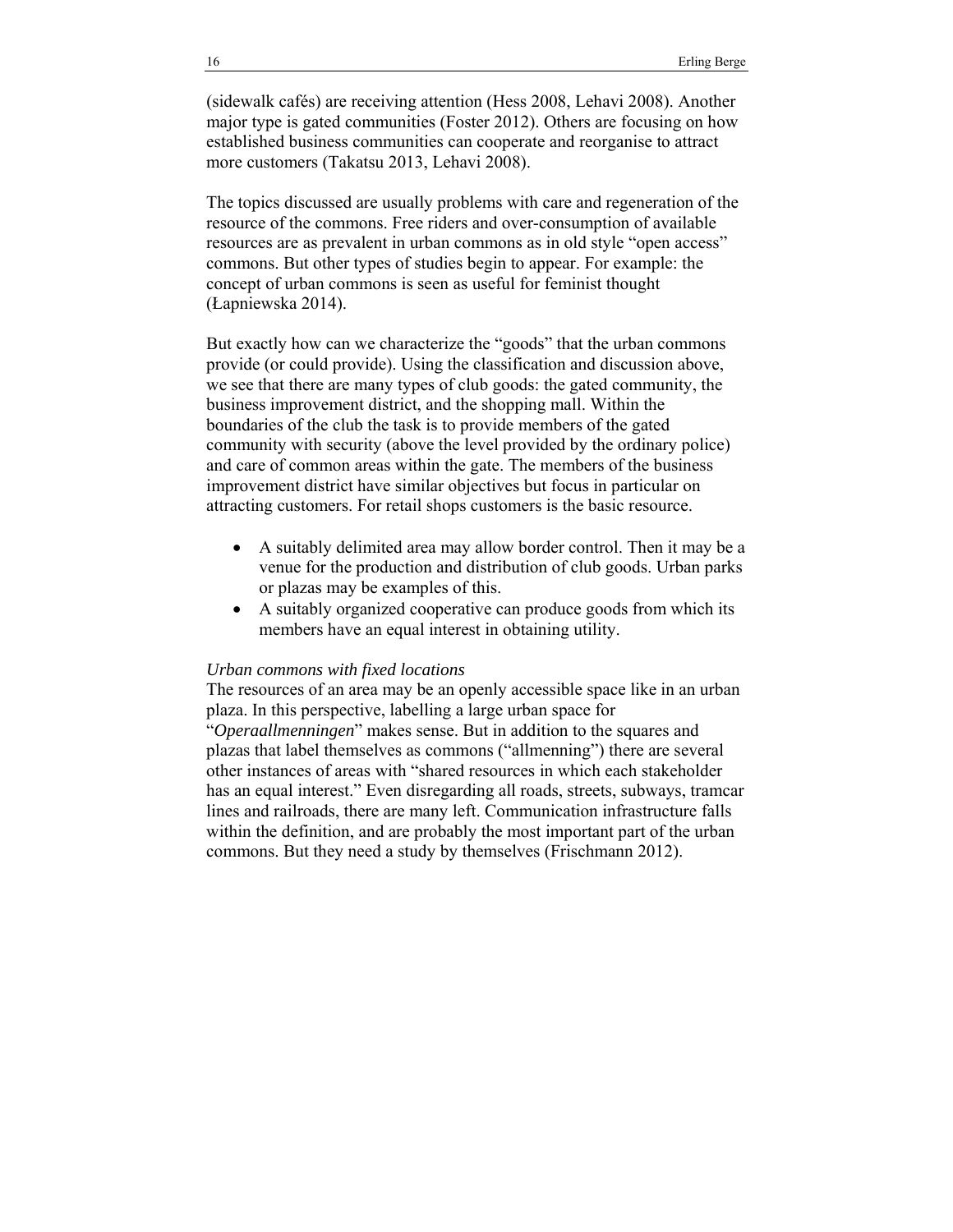Here we shall briefly comment on urban common resources like

- The grounds and common areas of housing cooperatives ("borettslag")
- The common areas of shopping malls
- Foot paths through urban built areas
- Sidewalks and sidewalk cafés
- Playgrounds (e.g. used by kindergartens)

The land ownership question is typically organized differently for these cases.

In Norway the land on which the housing cooperatives are located are owned by the cooperative, but any decision on selling or buying land needs a 2/3 majority in the general assembly of the cooperative organisation. The stakeholders here are obviously the members of the cooperative.

Shopping malls are typically owned by a real estate company that leases the premises to shopkeepers. The common areas of the shopping malls are therefore the private property of the real estate company. The owners are today allowed to control access and to some extent also behaviour within the mall boundaries, but both the shopping public and other visitors as well as shopkeepers may have interests that are not represented in the management today. The stakeholders here are obviously the owner of the building and the owners of the shops within the mall. But the largest group of stakeholders are the shoppers, any person who might visit the shopping mall. The shopkeepers may even consider the shoppers as a commons resource in which they all have an equal interest. Both shoppers and shopkeepers may want a management of the mall providing open access for all persons on an equal basis.

The ground of the many walking paths built through housing estates or other densely built areas have a mixture of public (municipal) and private ownership, including housing cooperatives. Reusch (2012, 209-211) discusses the status of right of way in urban areas as defined by the act on outdoor life (LOV-1957-06-28-16). Landowners cannot regulate usage exclusively but no clear rules about management have evolved. Reusch (2012, 470) recommends that the lawmaker prepares for more conflicts about the public right of way as urbanization and densification of buildings develop. The stakeholders here, the people living near by the paths and the people wanting to use the paths, are, similar to shoppers in shopping malls, unorganised.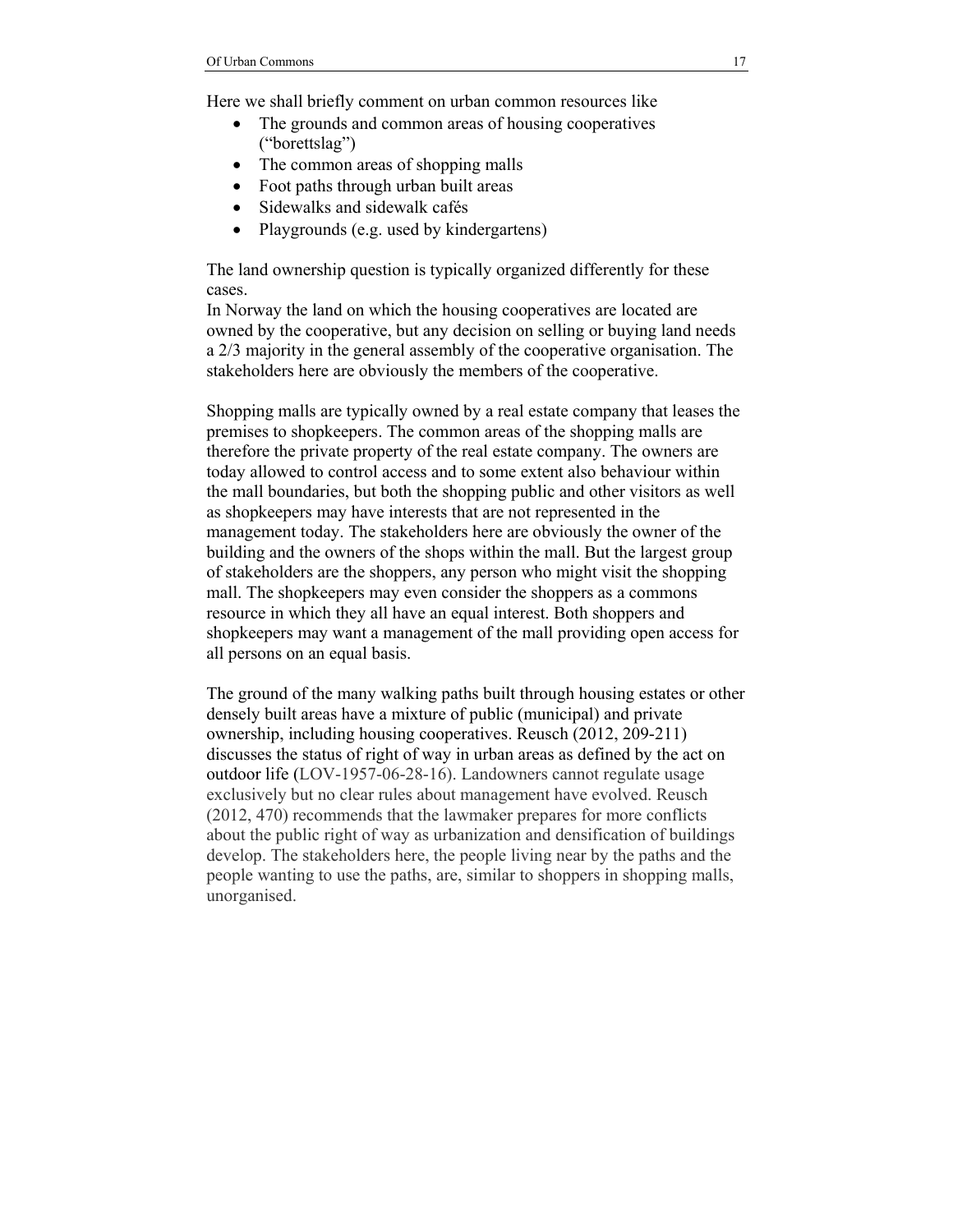Sidewalks are typically owned by the municipality or by the owner of the building bordering on the sidewalk; often they may each own a part. The cases where the owner of the house may occupy the sidewalk for a café or for any other purpose is not clear to this writer. The stakeholders of the sidewalk commons are the pedestrians. In addition, just like for users of walking paths and shopping malls it is difficult to see them organised in any useful way.

The grounds used by kindergartens and playgrounds of urban housing areas are usually owned by the municipality. They are usually accessible for and used primarily by the local public. A commons organisation based on the local public seems feasible.

It would seem that land ownership is not a big issue in urban commons. This changes if one introduces proposals for changing the use an area. If urban growth threatens a park or a public foot path one will usually see spokes persons for the affected groups protest. The conflicts generated by this are today resolved by political decisions based on preparations produced by the planning system. The mandatory stakeholders are the landowners. According to the planning and building act, the local public shall be consulted. But the procedures for doing so are vague and often minimalized. One reason may be the lack of organisation among the "commoners" affected by the proposed changes in land use.

Analysing the areas as a form of commons might suggest ways of constructing management rules that caters to the interests of more stakeholders than the landowners. But the significant lack of organisation among the commoners of the various resources needs careful consideration in construction of rules and regulations.

#### *Urban commons based on production organisations*

The organisation of the commoners, either as producers of the goods, or as consumers of the goods, (and occationally as both) is the key to understanding the urban commons. Moor (2013), (also Moor 2015, 161- 168) notes a remarkable growth in the number of cooperative organisations (or associations or foundations) providing goods like energy, water, health care, carpooling, food, insurance, and infrastructure like open source software. The public organisations providing some of these services (or goods) are seemingly well working in Oslo today. The questions we can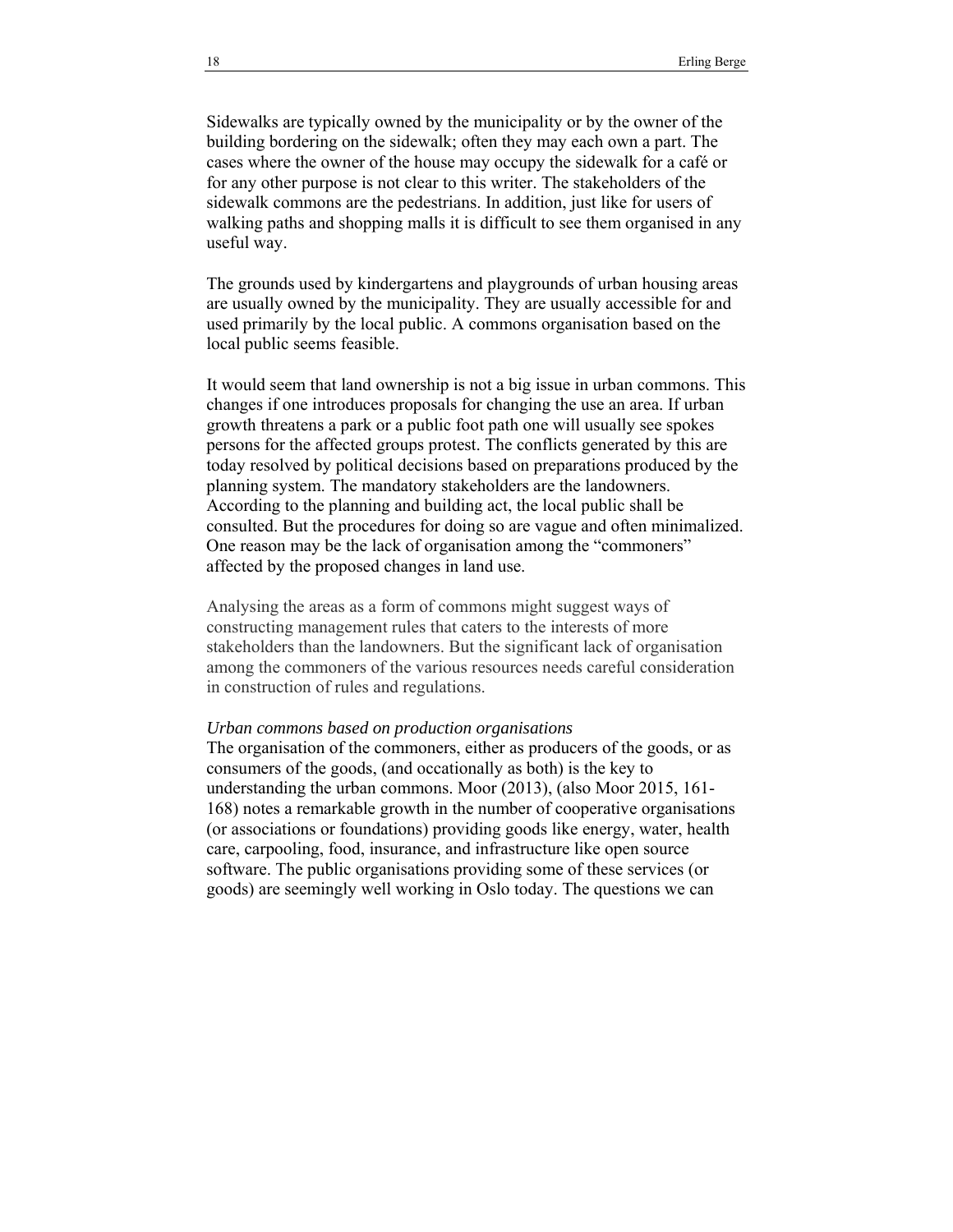raise are if the principles of the commons organisation can improve on the current system of representing the interests of the stakeholders.

For many types of urban services where profit making does not work one has observed voluntary citizen organisations provide the service. These organisations function as long as there are enthusiastic leaders. Once they are exhausted the organisation withers away. One way of approaching this for urban commons might be to study what it would take to create sustainability for such production organisations.

### **5. Concluding**

As society and culture change property rights have to be renegotiated continuously. In doing so, the level of specification of rights tends to grow. The greater specification allows problems to be solved. The solutions to old problems fade into the taken for granted and new problems take centre stage. The dominium plenum solution to internalising the externalities could not accommodate the more complex world of modern urban democracies.

Processes for obtaining goods from owning and exploiting resources in common or jointly have always generated certain problems. Only recently have scholars realized that the problems of free-riding in provision and consumption, well known from the study of traditional commons, return in new guises in modern industrial societies. Technology (radio waves, internet) and knowledge (biodiversity, ecosystem services) produce goods that require collective action in agreeing on common rules for efficient provision, sustainable exploitation, and just distribution. The new goods do not replace the old ones provided by nature (forest, pasture, wildlife), but appear as layered on top or beside the old goods. Also in urban society, the rights of common can be seen as layered on top of areas with specific characteristics. However, the context of urban reality creates a more complex problem of governance.

If we can see no continuity between the old well working commons and the new commons appearing in complex urban societies, the commons as a social and legal reality will have to be reinvented by trial and error. Fortunately, the scholarly study of the commons promises better approaches.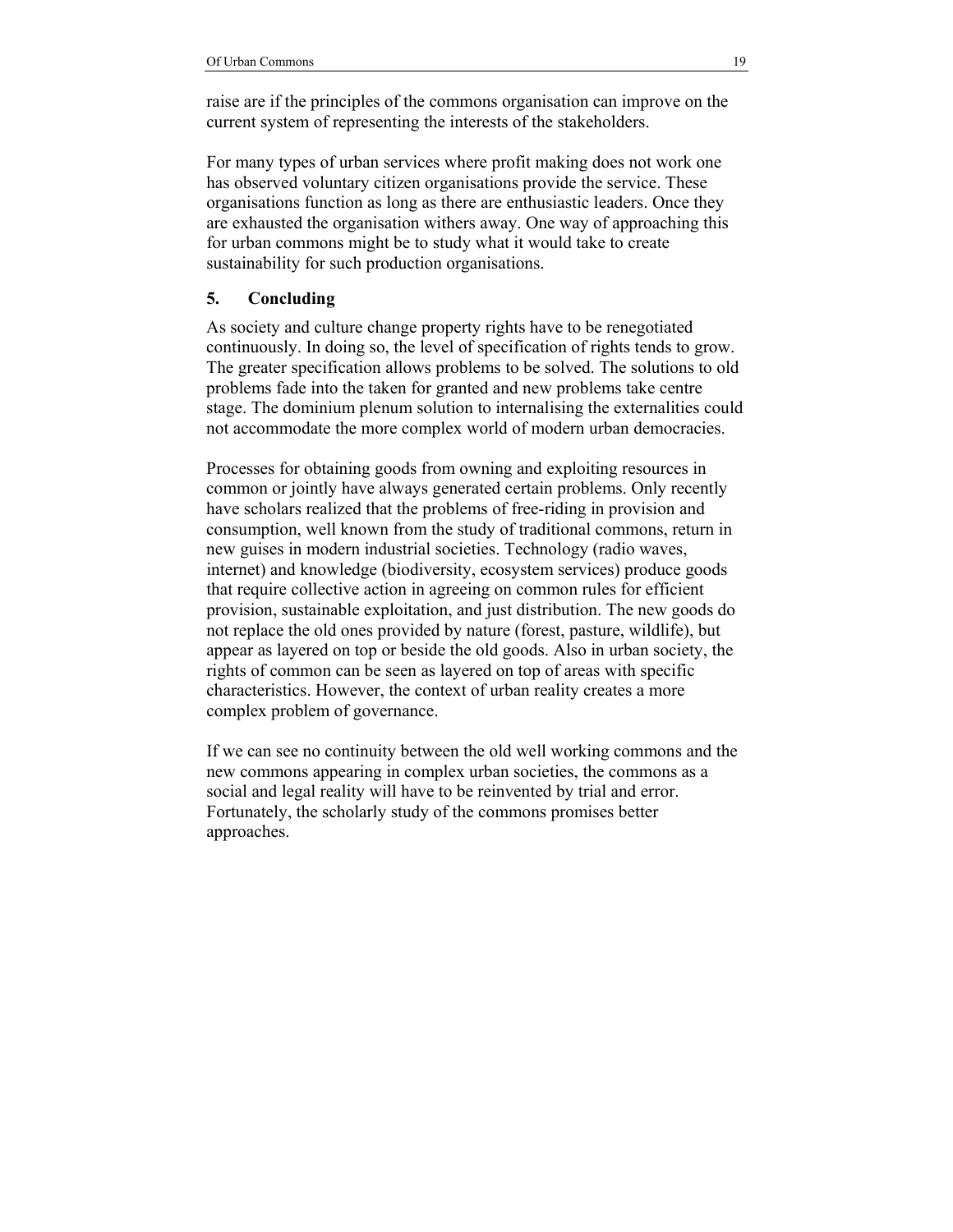#### *Acts and regulations*

LOV-1957-06-28-16 Lov om friluftslivet (friluftsloven) [Act of 28 June 1957 No.16 Relating to Outdoor Recreation. https://www.regjeringen.no/en/dokumenter/outdoorrecreation-act/id172932/ ]

Reguleringsbestemmelser for Bjørvika - Bispevika – Lohavn, Oslo kommune, Byrådsavdelingene, S-4099, 15.06.2004, http://innsyn.pbe.oslo.kommune.no/saksinnsyn/showregbest.asp?planid=50630152

#### *References*

- Armitage, Derek. 2007. "Governance and the Commons in a Multi-Level World." *International Journal of the Commons* 2 (1):7-32.
- Armitage, Derek R., Ryan Plummer, Fikret Berkes, Robert I. Arthur, Anthony T. Charles, Iain J. Davidson-Hunt, Alan P. Diduck, Nancy C. Doubleday, Derek S. Johnson, Melissa Marschke, Patrick McConney, Evelyn W. Pinkerton, and Eva K. Wollenberg. 2008. "Adaptive co-management for social–ecological complexity." *Frontiers in Ecology and the Environment* 7 (2):95-102. doi: 10.1890/070089.
- Axelrod, Robert. 1984. *The Evolution of Cooperation*. New York: Basic Books.
- Berge, Erling. 2006. "Protected areas and traditional commons: values and institutions." *Norsk Geografisk Tidsskrift - Norwegian Journal of Geography* 60 (1):65-76. doi: 10.1080/00291950600548907.
- Berge, Erling. 2007. "De la multiplicité des ayant droits à la propriété pleine et entière et inversement. Des "Commons" aux Sites de Valeur Mondiale." In *Les Ressources Foncières: Droits de propriété, économie et environnement*, edited by M. Falque, H. Lamotte, and J-F. Saglio, 379-395. Bruxelles: Bruylant.
- Berge, Erling, and Anne Sigrid Haugset. 2015. "On Enclosure Norwegian Style." *International Journal of the Commons* 9 (2).
- Berge, Erling, and Eda Kranakis. 2011. "Technology-dependent commons: The radio spectrum." *International Journal of the Commons* 5 (1):86-91.
- Berge, Erling, and Frank von Laerhoven. 2011. "Governing the Commons for two decades: A complex story." *International Journal of the Commons* 5 (2):160-187.
- Berge, Erling, Gaku Mitsumata, and Daisaku Shimada, eds. 2011. *Legislation on commons (Statsallmenning/ Bygdeallmenning) in Norway*. AAS: Centre for Land Tenure Studies, Norwegian University of Life Sciences.
- Berkes, Fikret. 2009. "Evolution of co-management: Role of knowledge generation, bridging organizations and social learning." *Journal of Environmental Management* 90 (5):1692-1702. doi: http://dx.doi.org/10.1016/j.jenvman.2008.12.001.
- Bertacchini, Enrico, Giangiacomo Bravo, Massimo Marrelli, and Walter Santagata, eds. 2012. *Cultural commons: a new perspective on the production and evolution of cultures*. Cheltenham, UK: Edward Elgar.
- Bourdieu, Pierre. [1979] 1984. *Distinction. A social critique of the judgement of taste*. Translated by Richard Nice. London: Routledge.
- Bourdieu, Pierre. [1989] 1996. *The State Nobility: Elite Schools in the Field of Power*. Cambridge: Polity Press.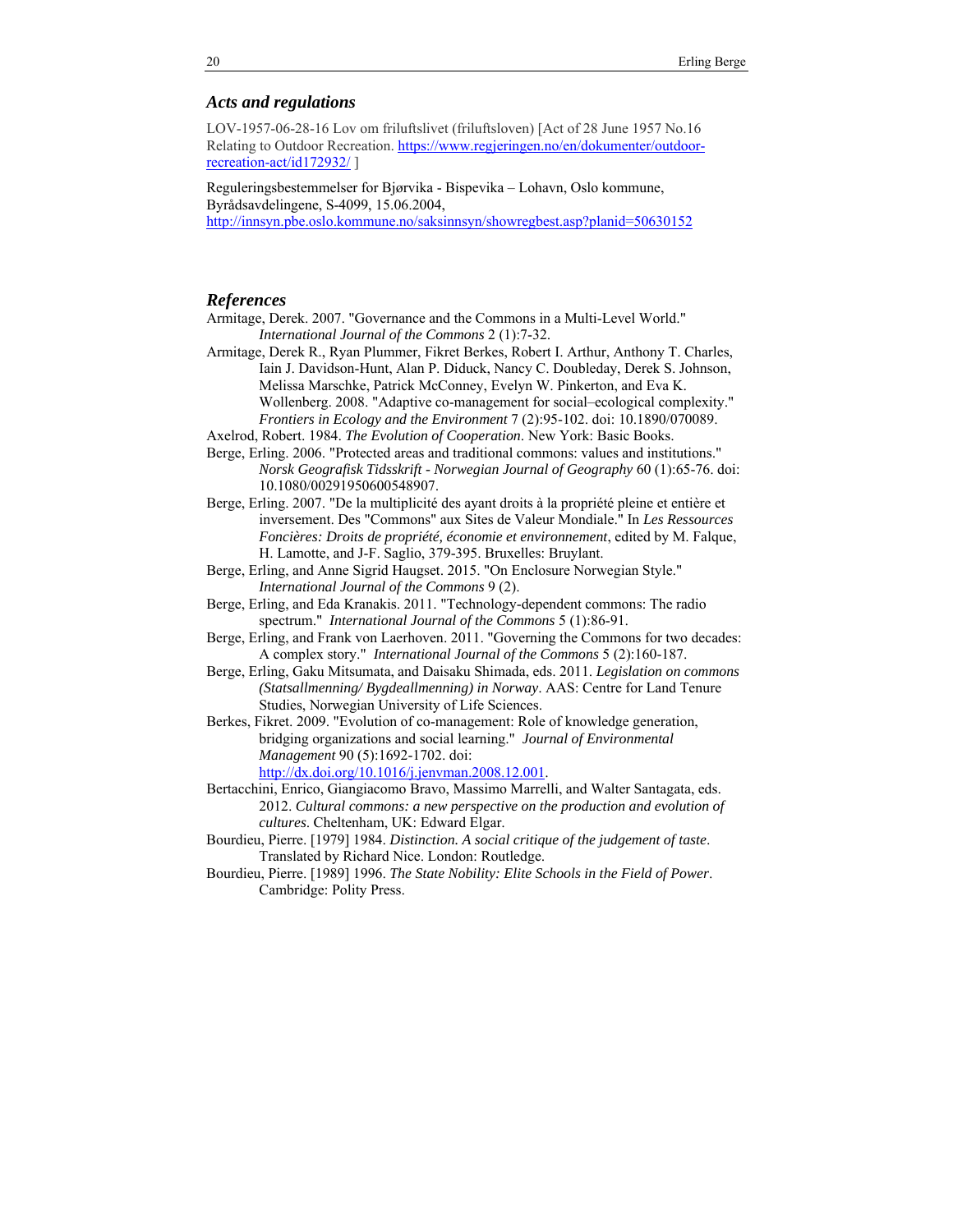- Bown, Natalie K., Tim S. Gray, and Selina M. Stead. 2013. "Co-management and adaptive co-management: Two modes of governance in a Honduran marine protected area." *Marine Policy* 39 (0):128-134. doi: http://dx.doi.org/10.1016/j.marpol.2012.09.005.
- Brin, David. 1995. "The Internet as a commons." *Information Technology and Libraries* 14  $(4)$  240.
- Bromley, Daniel W., ed. 1992. *Making the Commons Work. Theory, Practice and Policy*. San Francisco: ICS Press.
- Buck, Susan. 1998. *The Global Commons. An Introduction*. Washington D.C.: Island Press.
- Carlsson, Lars, and Fikret Berkes. 2005. "Co-management: concepts and methodological implications." *Journal of Environmental Management* 75 (1):65-76. doi: http://dx.doi.org/10.1016/j.jenvman.2004.11.008.
- Christiansen, Per R., Jørn Sandnes, and Ole-Johan Sætre. 2006. *Fra takmark til byens grønne lunge*. Trondheim: Tapir akademisk forlag.
- Ciriacy-Wantrup, S. V., and Richard C. Bishop. 1975. "Common Property as a Concept in Natural Resources Policy." *Natural Resourcs Journal* 15:713-727.
- Colding, Johan. 2011. "Creating incentives for increased public engagement in ecosystem management through urban commons." In *Adapting Institutions: Governance, Complexity and Social-Ecological Resilience*, edited by Emily Boyd and Carl Folke, 101-124. Cambridge: Cambridge University Press.
- Cornes, Richard, and Todd Sandler. 1986. *The Theory of Externalities, Public Goods, and Club Goods*. Cambridge: Cambridge University Press.
- Fallers, Lloyd A. [1954] 1966. " A Note on the "Trickle Effect"." In *Class, Status, and Power*, edited by R. Bendix and S. M. Lipset, 141-148. New York: The Free Press. Original edition, Public Opinion Quarterly, 18:314-321.
- Fehr, Ernest, and Urs Fischbacher. 2005. "The Economics of Strong Reciprocity." In *Moral Sentiment and Material Interest. The Foundations of Cooperation in Economic Life.*, edited by Herbert Gintis, Samuel Bowles, Robert Boyd and Ernest Fehr, 151-191. Cambridge, MA: The MIT Press.
- Foster, Sheila. 2012. "Collective Action and the Urban Commons." *Notre Dame Law Review* 87:57-133.
- Frischmann, Brett M. 2012. *Infrastructure: the social value of shared resources*. New York: Oxford University Press.
- Granovetter, Mark, and Roland Soong. 1986. "Threshold Models of Interpersonal Effects in Consumer Demand." *Journal of Economic Behavior and Organization* 7 (1):83- 99.
- Halsbury. 1968. "Commons." In *Halsbury's Statutes of England, Third Edition*, 678-933. London: Butterworths.
- Hardin, Garrett. 1968. "The Tragedy of the Commons." *Science* 162 (3859):1243-1248.
- Hardin, Garrett. 1998. "The Tragedy of the Commons." *Science* 280 (5364):682-683.
- Hess, Charlotte. 2008. "Mapping the New Commons." The 12th Biennial Conference of the International Association for the Study of the Commons: "Governing Shared Resources: Connecting Local Experience to Global Challenges", University of Gloucestershire, Cheltenham, England, July 14-18, 2008.
- Hess, Charlotte, and Elinor Ostrom. 2007. *Understanding knowledge as a commons: from theory to practice*. Cambridge, MA: MIT Press.
- Hirsch, Fred. 1976. *Social limits to growth*. Cambridge, MA: Harvard University Press.
- Honadle, George. 1999. *How Context Matters. Linking Environmental Policy to People and Places*. West Hartford: Kumarian Press.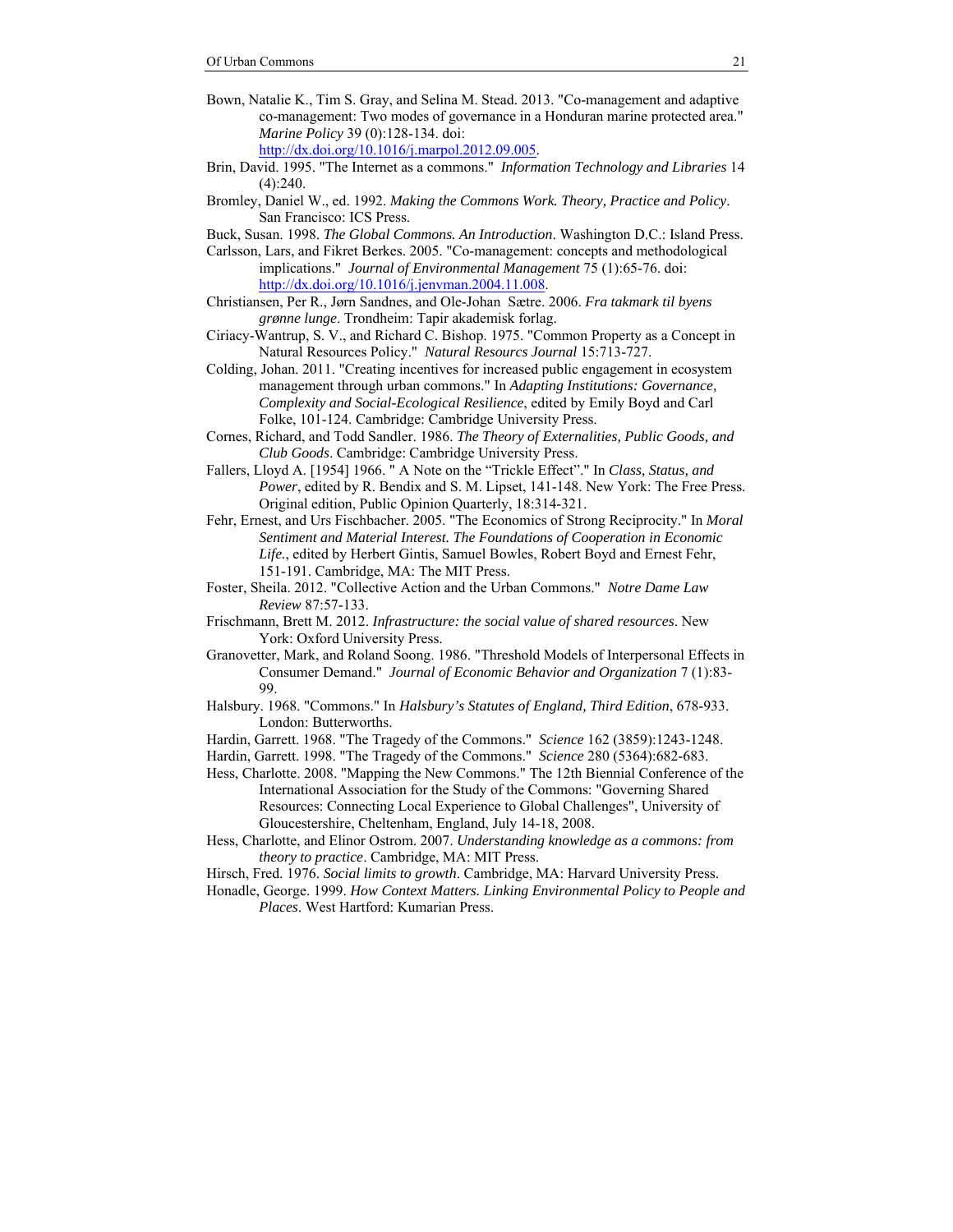- Łapniewska, Zofia. 2014. "Commons as an alternative economic perspective for women." Crisis, Resistance and Rights: Critical Political Economy Perspectives CPERN midterm conference 1213, University of Vienna, 11-13 September 2014.
- Lee, Shin, and Chris Webster. 2006. "Enclosure of the urban commons." *GeoJournal* 66  $(1-2):27-42.$
- Lehavi, Amnon. 2008. "Mixing Property." *Seton Hall Law Review* 38:137-212.
- Lorange, Erik. 1990. *Historiske byer. Fra de eldste tider til renessansen*. Oslo: Universitetsforlaget.
- McCay, Bonnie J., and James M. Acheson, eds. 1987. *The Question of the Commons. The Culture and Ecology of Communal Resources*. Tucson: The University of Arizona Press.
- Moor, Tine de. 2013. Homo Cooperans. Institutions for collective action and the compassionate society. 35. Accessed August 30, 2013.
- Moor, Tine de 2015. *The Dilemma of the Commoners: Understanding the Use of Common-Pool Resources in Long-Term Perspective*. New York: Cambridge University Press.
- Mueller, Dennis C. 2003. *Public Choice III*. Cambridge: Cambridge University Press.
- Olson, Mancur. 1965. *The Logic of Collective Action. Public Goods and the Theory of Groups*. Cambridge: Harvard University Press.
- Oslo Kommune. 2004. Bjørvika Bispevika Lohavn, Endret reguleringsplan med reguleringsbestemmelser. In *S-4099*, edited by Ministry of the Environment. Oslo: Oslo Kommune.
- Oslo Kommune. 2008. Fjordbyplanen. edited by Plan- og Bygningsetaten. Oslo: Oslo kommune.
- Ostrom, Elinor. 1990. *Governing the Commons. The Evolution of Institutions for Collective Action*. Cambridge: Cambridge University Press.
- Ostrom, Elinor. 2005. *Understanding Institutional Diversity*. Princeton: Princeton University Press.
- Ostrom, Elinor. 2007. "A diagnostic approach for going beyond panaceas." *Proceedings of the National Academy of Sciences* 104 (39):15181-15187. doi: 10.1073/pnas.0702288104.
- Ostrom, Vincent, and Elinor Ostrom. 1977. "Public Goods and Public Choices." In *Alternatives for Delivering Public Services: Toward Improved Performance*, edited by E. S. Savas, 7-49. Boulder, CO: Westview Press.
- Pieraccini, Margherita. 2015. "Democratic legitimacy and new commons: examples from English protected areas." *International Journal of the Commons* 9 (2).
- Reusch, Marianne. 2012. *Allemannsretten: friluftslivets rettsgrunnlag*. Oslo: Flux.
- Rothstein, Bo. 2005. *Social traps and the problem of trust*. Cambridge: Cambridge University Press.
- Samuelson, Paul A. 1954. "The Pure Theory of Public Expenditure." *The Review of Economics and Statistics* 36 (4):387-389. doi: 10.2307/1925895.
- Sandler, Todd. 1992. *Collective Action. Theory and Applications*. London: Harvester Wheatsheaf.
- Sandström, Annica Charlotte, and Carl Vilhelm Rova. 2009. "The network structure of adaptive governance - A single case study of a fish management area." *International Journal of the Commons* 4 (1):528-551.